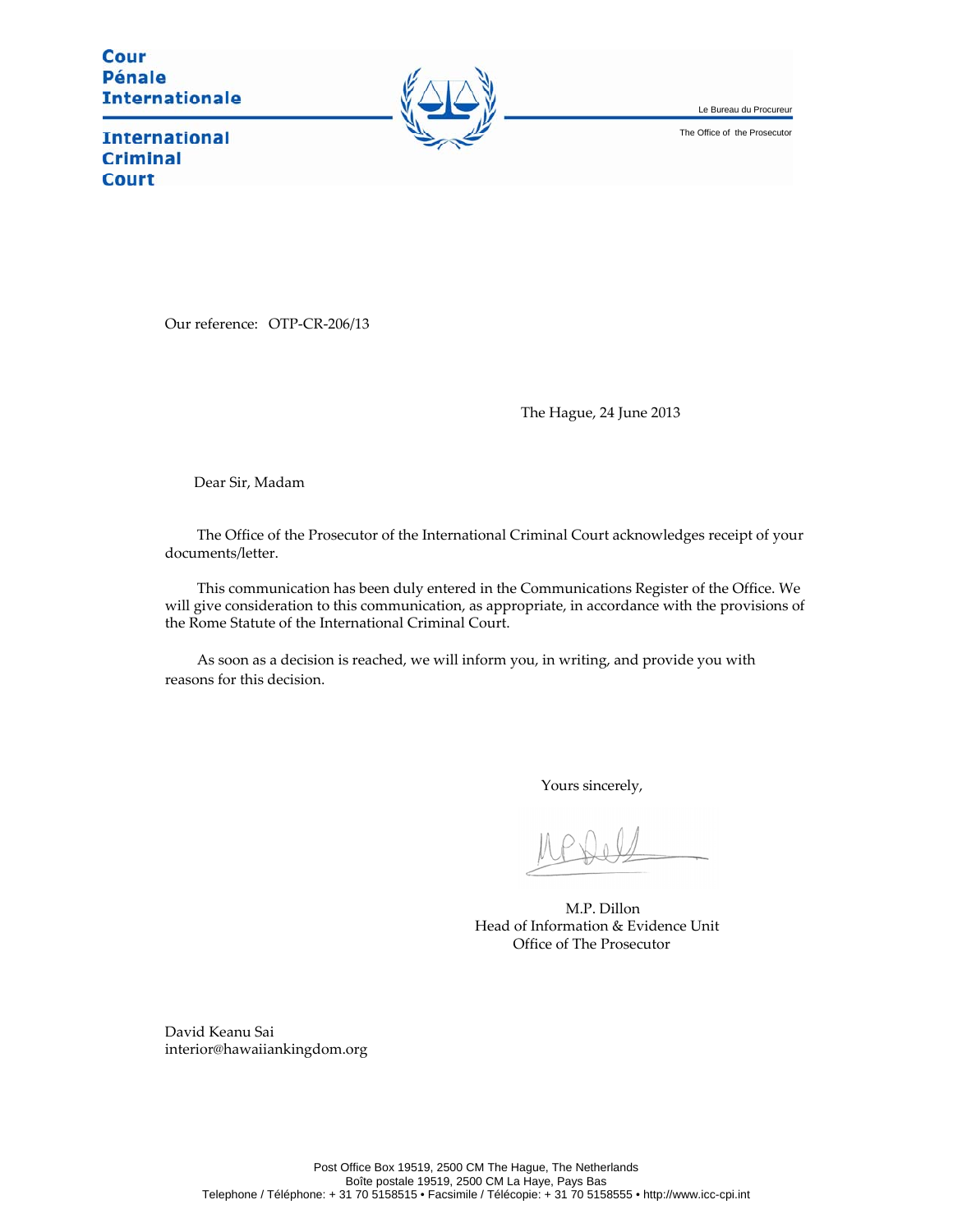Cour **Pénale Internationale** 



Le Bureau du Procureur

The Office of the Prosecutor

**International Criminal Court** 

Notre référence : OTP-CR-206/13

La Haye, le 24 juin 2013

Madame, Monsieur,

Le Bureau du Procureur de la Cour pénale internationale accuse réception de vos documents / de votre lettre.

Les informations y figurant ont été inscrites comme il se doit au registre des communications du Bureau et recevront toute l'attention voulue, conformément aux dispositions du Statut de Rome de la Cour pénale internationale.

Nous ne manquerons pas de vous communiquer par écrit la décision qui aura été prise à ce sujet, ainsi que les motivations qui la justifient.

Veuillez agréer, Madame, Monsieur, l'assurance de notre considération distinguée.

M.P. Dillon Chef de l'Unité des informations et des éléments de preuve Bureau du Procureur

David Keanu Sai interior@hawaiiankingdom.org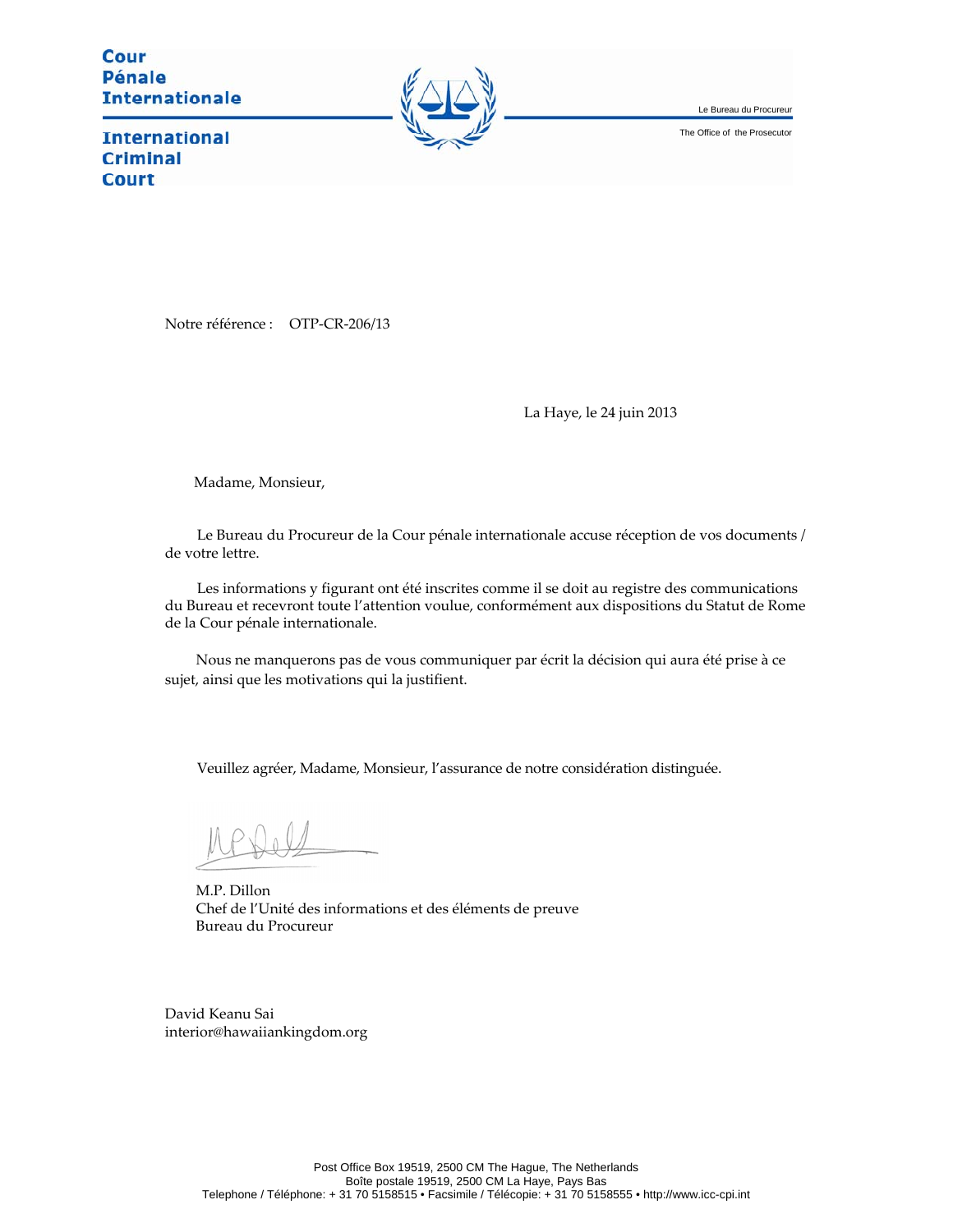# REFERRAL

# 11 June 2013

# **BY**: THE HAWAIIAN KINGDOM,

 

which appoints as Agent for purposes of this Referral His Excellency David Keanu Sai, Ph.D., its Ambassador-at-large.

**TO**: MADAME PROSECUTOR OF THE INTERNATIONAL CRIMINAL COURT FOR WAR CRIMES COMMITTED WITHIN THE TERRITORY OF THE HAWAIIAN **KINGDOM** 

### **I. PRELIMINARY STATEMENT**

- 1. This case arises out of the prolonged and illegal occupation of the entire territory of the HAWAIIAN KINGDOM by the UNITED STATES OF AMERICA since the Spanish-American War on 12 August 1898, and the failure on the part of the UNITED STATES OF AMERICA to establish a direct system of administering the laws of the HAWAIIAN KINGDOM. There are currently 119 United States military sites throughout the Hawaiian Islands encompassing 230,622 acres of land under the command and control of the United States Pacific Command whose headquarters is situated on the Island of O'ahu. These military sites have been illegally established within the territory of the HAWAIIAN KINGDOM.
- 2. The UNITED STATES OF AMERICA disguised its occupation of the HAWAIIAN KINGDOM as if a treaty of cession annexed the Hawaiian Islands. **There is no treaty**. For the past one hundred twenty (120) years, the UNITED STATES OF AMERICA has committed a serious international wrongful act and deliberately misled the international community that the Hawaiian Islands had been incorporated into the territory of the UNITED STATES OF AMERICA. It has unlawfully imposed its internal laws over Hawaiian territory, which includes its territorial seas, its exclusive economic zone, and its airspace, in violation of its treaties with the HAWAIIAN KINGDOM, the 1907 Hague Convention, IV, hereinafter "HC IV," the Fourth Geneva Convention 1949, hereinafter "GC IV," and international law.
- 3. The first allegations of war crimes was made the subject of an arbitral dispute in *Lance Larsen vs. the Hawaiian Kingdom*<sup>1</sup> at the Permanent Court of Arbitration, The

<sup>1</sup> See Lance Larsen v. Hawaiian Kingdom, 119 Int'l L. Rep. 566 (2001), reprinted in 1 Haw. J. L. & Pol. 299 (Summer 2004); David Bederman & Kurt Hilbert, *Arbitration—UNCITRAL Rules—justiciability and indispensible third parties—legal status of Hawaii*, 95 Am. J. Int'l L. 927 (2001); Patrick Dumberry, *The Hawaiian Kingdom Arbitration Case and the Unsettled Question of the Hawaiian Kingdom's Claim to Continue as an Independent State under International Law*, 2(1) Chinese J. Int'l L. 655, (2002).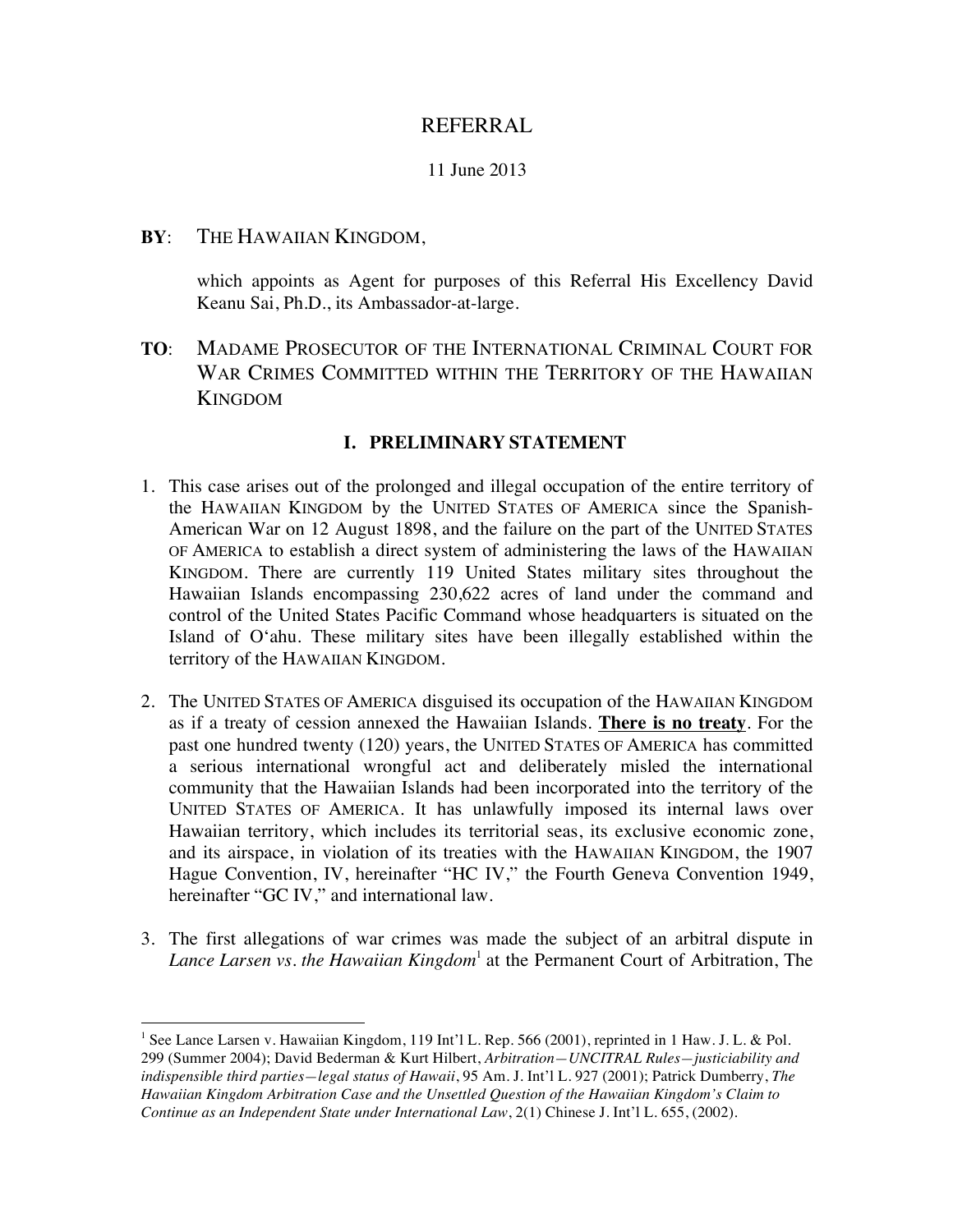Hague, Netherlands. Oral hearings were held at the Peace Palace, The Hague, on the 7, 8, and 11 December 2000.

- 4. On 5 July 2001, the HAWAIIAN KINGDOM filed a Complaint with the United Nations Security Council in New York as a State not a member of the United Nations pursuant to Article 35(2) of the United Nations Charter.<sup>2</sup> The Complaint was accepted by China who served as President of the Security Council.<sup>3</sup>
- 5. On 10 August 2012, the HAWAIIAN KINGDOM submitted a Protest and Demand with the President of the United Nations General Assembly in New York as a State not a member of the United Nations pursuant to Article 35(2) of the United Nations Charter. The Protest and Demand is incorporated herein with the Referral and will be referenced herein for informational and evidentiary purposes.
- 6. On 28 November 2012, the HAWAIIAN KINGDOM signed its Instrument of Accession to the GC IV, and deposited the same with the General Secretariat of the Swiss Federal Department of Foreign Affairs in Berne, Switzerland, on 14 January 2013. The GC IV took immediate effect on the aforementioned date of deposit in accordance with Article 157 of the said Convention.<sup>4</sup>
- 7. This referral along with its particulars are submitted to the Madame Prosecutor of the International Criminal Court, hereinafter "ICC", by the HAWAIIAN KINGDOM, a State Party to the Rome Statute.
- 8. The HAWAIIAN KINGDOM therefore respectfully requests the Madame Prosecutor of the ICC to initiate an investigation pursuant to Articles 12, 13 and 14 of the Rome Statute to initiate an investigation into the crimes committed within the Court's jurisdiction arising from this prolonged and illegal occupation. Taking into consideration the HAWAIIAN KINGDOM's submission and for reasons hereinafter provided, the ICC has jurisdiction to consider these matters pursuant to Article 12(2)(a) of the Rome Statute.
- 9. The HAWAIIAN KINGDOM's request also relies on the doctoral dissertation and law publications of our Ambassador-at-large, His Excellency David Keanu Sai, Ph.D.,

<sup>&</sup>lt;sup>2</sup> See the Charter of the United Nations: CHAPTER VI: PACIFIC SETTLEMENT OF DISPUTES Article 35

<sup>1.</sup> Any Member of the United Nations may bring any dispute, or any situation of the nature referred to in Article 34, to the attention of the Security Council or of the General Assembly.

<sup>2.</sup> A state which is not a Member of the United Nations may bring to the attention of the Security Council or of the General Assembly any dispute to which it is a party if it accepts in advance, for the purposes of the dispute, the obligations of pacific settlement provided in the present Charter.

<sup>3.</sup> The proceedings of the General Assembly in respect of matters brought to its attention under this Article will be subject to the provisions of Articles 11 and 12.

<sup>3</sup> *See* Dumberry, *supra* note 1, at 671-672.

<sup>4</sup> *See* Hawaiian Instrument of Accession filed with the Swiss Foreign Ministry, 14 January 2013, attached as Exhibit "A."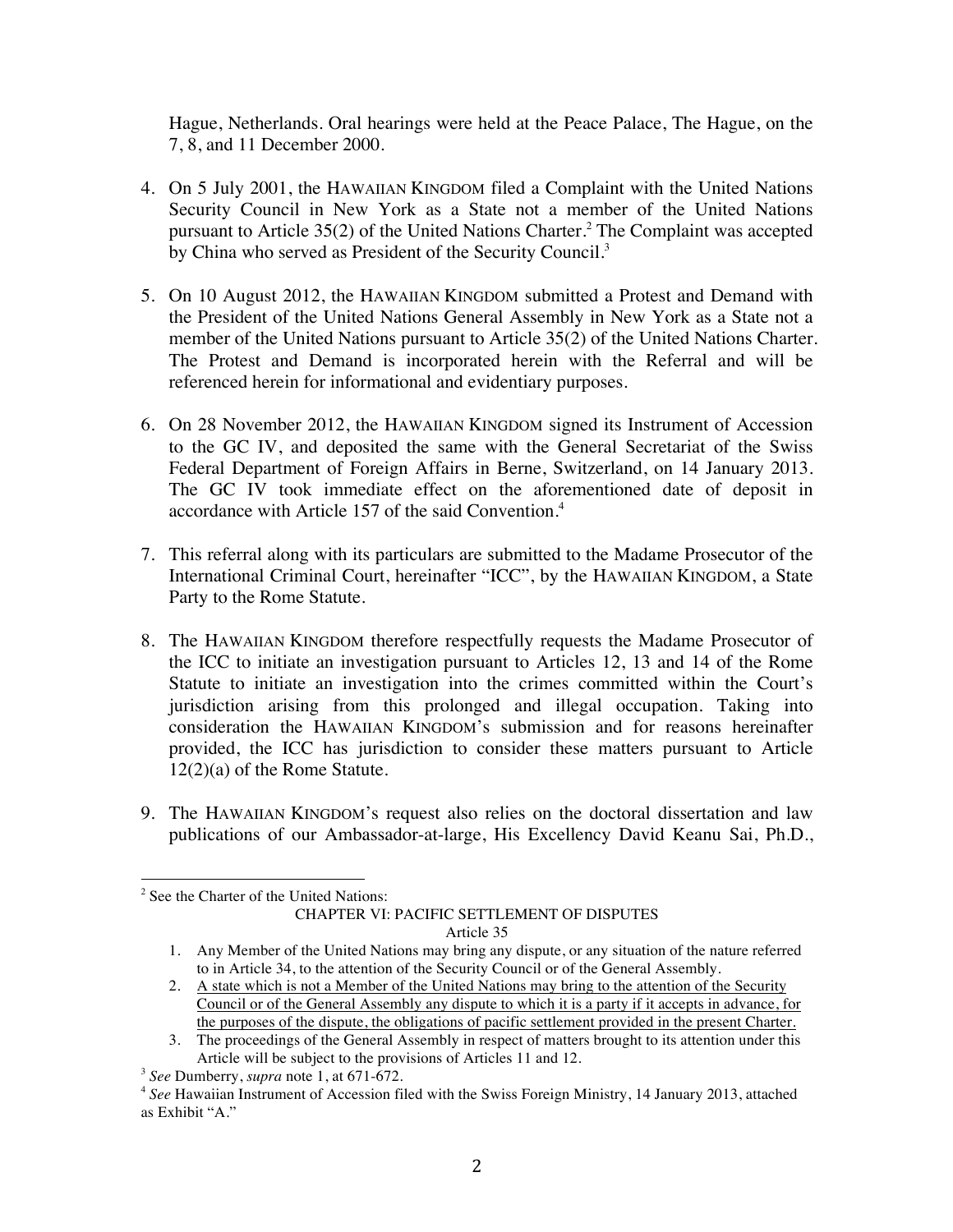which covers the legal and political history of the HAWAIIAN KINGDOM and its continuity as a State to date.<sup>5</sup>

### **II. REFERRAL**

- 10. On 28 November 2012, the HAWAIIAN KINGDOM signed its Instrument of Accession to the Rome Statute and deposited the same with the Secretary-General of the United Nations in New York City on 10 December 2012, whereby the ICC would begin jurisdiction over the Hawaiian Islands on 4 March 2013 in accordance with Article 126(2) of the Rome Statute.
- 10. The United States Pacific Command, hereinafter "PACOM", is a Unified Combatant Command that was established on 1 January 1947 as an outgrowth of the World War II command structure for the Pacific Theater and is headquartered at Camp Smith on the Island of  $O'$ ahu. $^6$  The direct chain of command is from the President of the United States Barack Obama to the Secretary of Defense Chuck Hagel to the Commander of PACOM Admiral Samuel J. Locklear III, USN. The combat power of PACOM includes the U.S. Army Pacific commanded by Lt. Gen. Francis J. Wiercinski, Marine Force Pacific commanded by Lieutenant General Terry G. Robling, U.S. Pacific Fleet commanded by Admiral Cecil D. Haney, and Pacific Air Forces commanded by General Herbert J. Carlisle, which are all headquartered on the Island of O'ahu.
- 11. On 31 May 2012 at PACOM headquarters at Camp Smith, U.S. Secretary of Defense Leon Panetta gave a speech to about 250 civilians and military service members representing the combat power of PACOM. "More than ever, Hawaii remains that key center for operations throughout the Asia-Pacific region," Panetta said. "I really want you to know how important we think Hawaii is to the defense of the United States and, more importantly, for advancing peace and prosperity and security throughout the Asia-Pacific region."<sup>7</sup>
- 12. As the highest ranking federal agency of the United States government in the Hawaiian Islands, the Commander of PACOM, as the theater commander, is responsible for the establishment of a military government for the administration of the penal and civil laws of the HAWAIIAN KINGDOM, being the laws of the occupied

<sup>5</sup> David Keanu Sai (2008), *The American Occupation of the Hawaiian Kingdom: Beginning the Transition from Occupied to Restored State* (Doctoral dissertation), attached as Exhibit "B"; David Keanu Sai, *A Slippery Path Towards Hawaiian Indigeneity*, 10 J.L. & Soc. Challenges 68 (Fall 2008), attached as Exhibit "C"; David Keanu Sai, *American Occupation of the Hawaiian State: A Century Gone Unchecked*, 1

Haw. J.L. & Pol. 46 (Summer 2004), attached as Exhibit "D."

<sup>6</sup> *See* Sai, *Slippery Path*, *supra* note 4, at 97 n. 139.

<sup>7</sup> *See* Dan Nakaso, *Hawaii is a major hub for military, defense head says,* Honolulu Advertiser, June 1, 2012, available at:

http://www.staradvertiser.com/newspremium/20120601 Hawaii is a major hub for military defense he ad\_says.html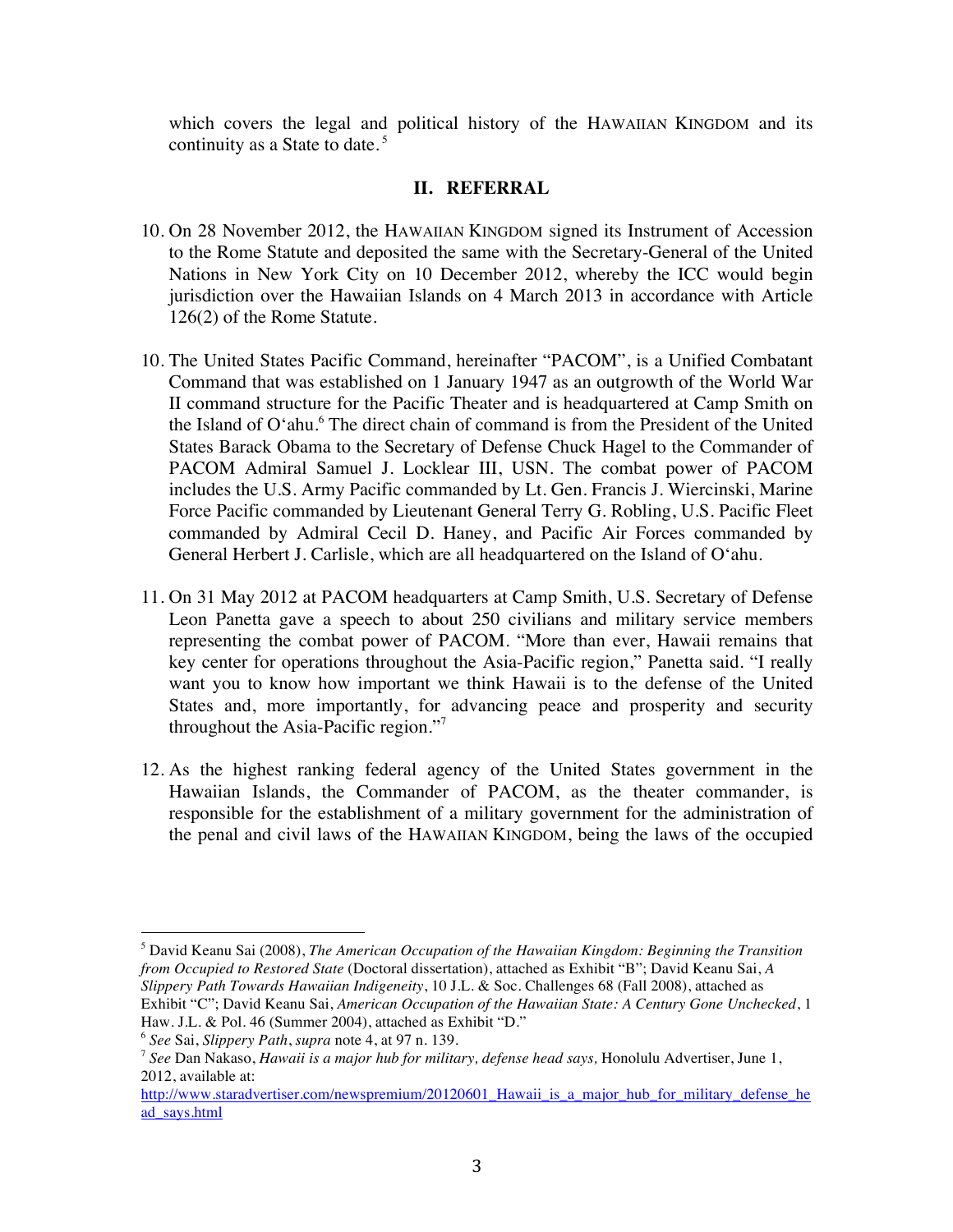State, pursuant to the 1893 Lili'uokalani Assignment & Agreement of Restoration,<sup>8</sup> HC IV, GC IV, and international law.<sup>9</sup>

- 13. According to United States military regulations, "The theater commander bears full responsibility for military government. He is, therefore, usually designated as military governor."10 Military occupation suspends the operation of the occupied State's civil government and "it is an obligation under international law for the occupying force to exercise the functions of civil government in the restoration and maintenance of public order. Military government is the organization which exercises these functions. An armed force in territory other than that of an enemy likewise has the duty of establishing military government when the government thereof is absent or unable to maintain order."<sup>11</sup>
- 14. The deliberate failure to establish a military government and to disguise the illegal occupation of the Hawaiian Islands by installing a pretended civil government called the State of Hawai'i headed by Governor Neil Abercrombie has led to grave breaches of the GC IV, by both civilians and military on a grand scale. The UNITED STATES OF AMERICA has continually violated the principle that a State may not exercise its authority on the territory of another State and of the principle of sovereign equality among all States whether members or non-members of the United Nations.
- 15. The UNITED STATES OF AMERICA does not have title to sovereignty over the Hawaiian Islands and has illegally imposed its laws in violation of established treaties with the HAWAIIAN KINGDOM as well as other international treaties and international law. Therefore, all "official acts performed by the provisional government and the Republic of Hawai'i after the Cleveland-Lili'uokalani agreement of restoration on December  $18<sup>th</sup> 1893$ ; and all actions done by the U.S. and its surrogates, being the Territory of Hawai'i and the State of Hawai'i, for and on behalf of the HAWAIIAN KINGDOM since the occupation began on 12 August 1898, cannot be recognized as legal and valid without violating international law. The only exception, according to the *Namibia* case, are the registration of births, deaths and marriages."12
- 16. The *Namibia* case centered on the legal consequences regarding South Africa's illegal occupation of the mandate territory of Namibia. <sup>13</sup> The International Court of Justice, hereinafter "ICJ," concluded:

<sup>&</sup>lt;sup>8</sup> See Hawaiian Protest & Demand ("Protest") filed with President of U.N. General Assembly, 10 August 2012, 11-17, attached as Exhibit "E."

<sup>9</sup> *Id*., 32-33; *see* also Sai, Dissertation, *supra* note 4, at 237-41; and Sai, *Slippery Path, supra* note 4, at 94- 99.

<sup>&</sup>lt;sup>10</sup> See United States Army and Navy Manual of Military Government and Civil Affairs, FM 27-5, at 1 (1943), available at: http://www.loc.gov/rr/frd/Military\_Law/pdf/mil\_gov-civil\_affairs.pdf.

 $11$  *Id.*, at 2.

<sup>12</sup> *See* Sai, *Dissertation*, *supra* note 4, at 236-37.

<sup>13</sup> *See Legal Consequences for States of the Continued Presence of South Africa in Namibia (South West Africa) Notwithstanding Security Council Resolution 276* (1970), Advisory Opinion, I.C.J. Reports 1971, at 16.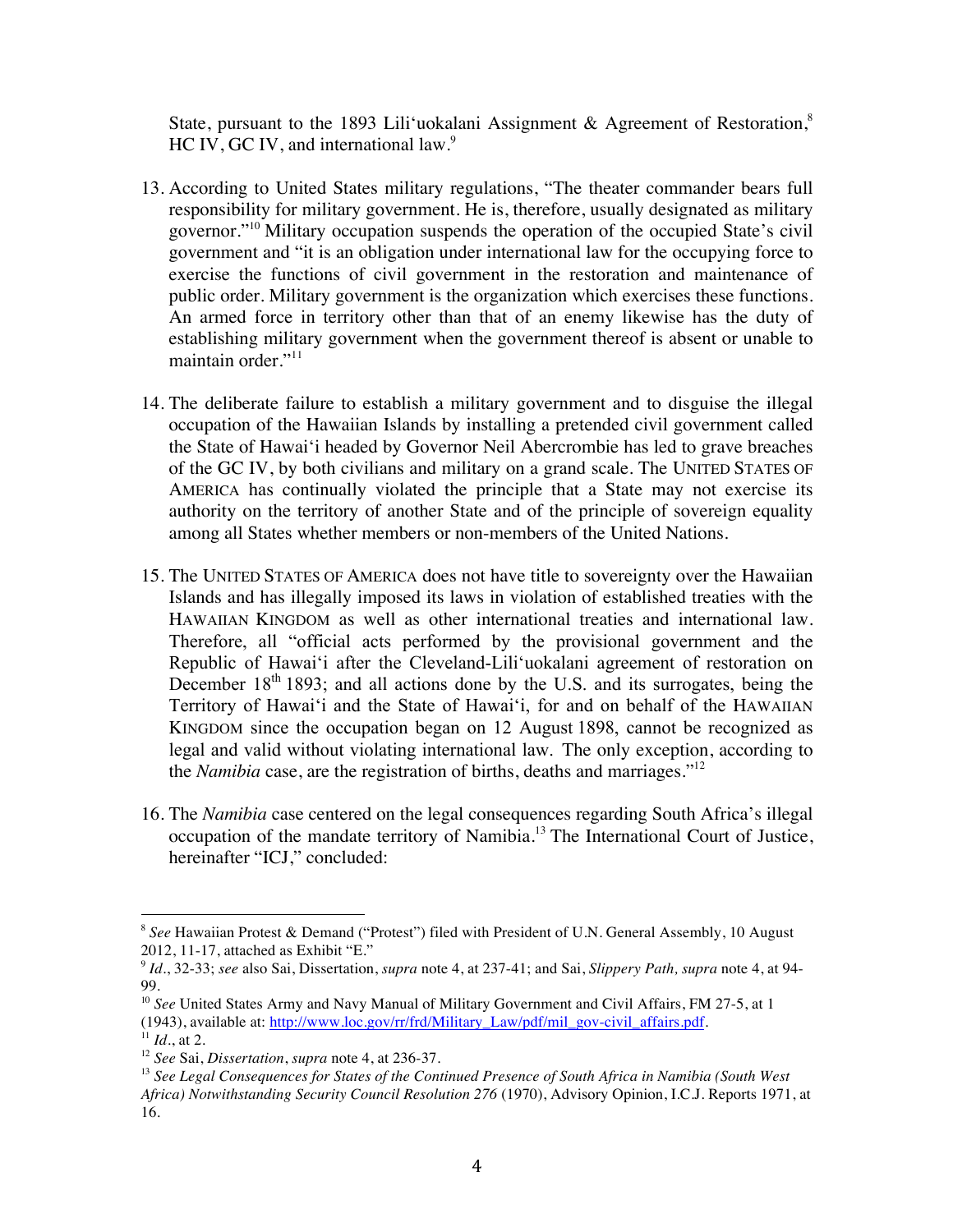In general, the non-recognition of South Africa's administration of the Territory should not result in depriving the people of Namibia of any advantages derived from international co-operation. In particular, while official acts performed by the Government of South Africa on behalf of or concerning Namibia after the termination of the Mandate are illegal and invalid, this invalidity cannot be extended to those acts, such as, for instance, the registration of births, deaths and marriages, the effects of which can be ignored only to the detriment of the inhabitants of the Territory.<sup>14</sup>

- 17. Based on the aforesaid, it must be stressed that the HAWAIIAN KINGDOM, unlike Namibia's mandate status at the time, has been a sovereign and independent state since 28 November 1843 and there is no requirement to have a juridical body declare illegal the United States occupation of the Hawaiian Islands before the legal consequences can have effect on States. In its submission, the HAWAIIAN KINGDOM is citing the jurisprudence of the ICJ with regard to exercising authority over territory by a usurping state without title.
- 18. The HAWAIIAN KINGDOM is aware that on the 14 and 18 of February 2013, Mr. Dexter K. Kaiama, Esq., of the Law Office of Dexter K. Kaiama submitted eight communications pursuant to Article 15 of the Rome Statute to the Office of the Prosecutor, hereinafter "OTP", of the ICC at The Hague, Netherlands.
- 19. The HAWAIIAN KINGDOM supports the communications of the Law Office of Dexter K. Kaiama within this Referral, of which the receipt was acknowledged by the OTP on 4 March 2013 and registered with the Communication Register of the Office, Reference No. OTP-CR-63/13.

### **III. JURISDICTION**

- 20. According to the Rome Statute, there are three factors for the OTP to consider when determining jurisdiction. First, pursuant to Article 53(1)(a) of the Rome Statute, the OTP must consider whether the available information provides a reasonable basis to believe that crimes within the jurisdiction of the Court have been or are currently being committed. When this requirement is satisfied, the OTP must then consider in accordance with Articles 53(1)(b) and 17 relating to gravity and complementarity with national proceedings, respectively. And finally, if these factors are affirmed, the OTP must give consideration to the interests of justice in accordance with Article  $53(1)(c)$ .
- 21. The HAWAIIAN KINGDOM is a State Party to the ICC, and therefore, pursuant to Articles 13(a) and 14 of the Rome Statute, may refer to the Prosecutor a situation, of which it believes that crimes have been committed within the jurisdiction of the Court. The HAWAIIAN KINGDOM herein submits its Declaration expanding the jurisdiction of

<sup>14</sup> *Id*., at para. 125; see also Sai, *Dissertation*, *supra* note 4, at 229-31.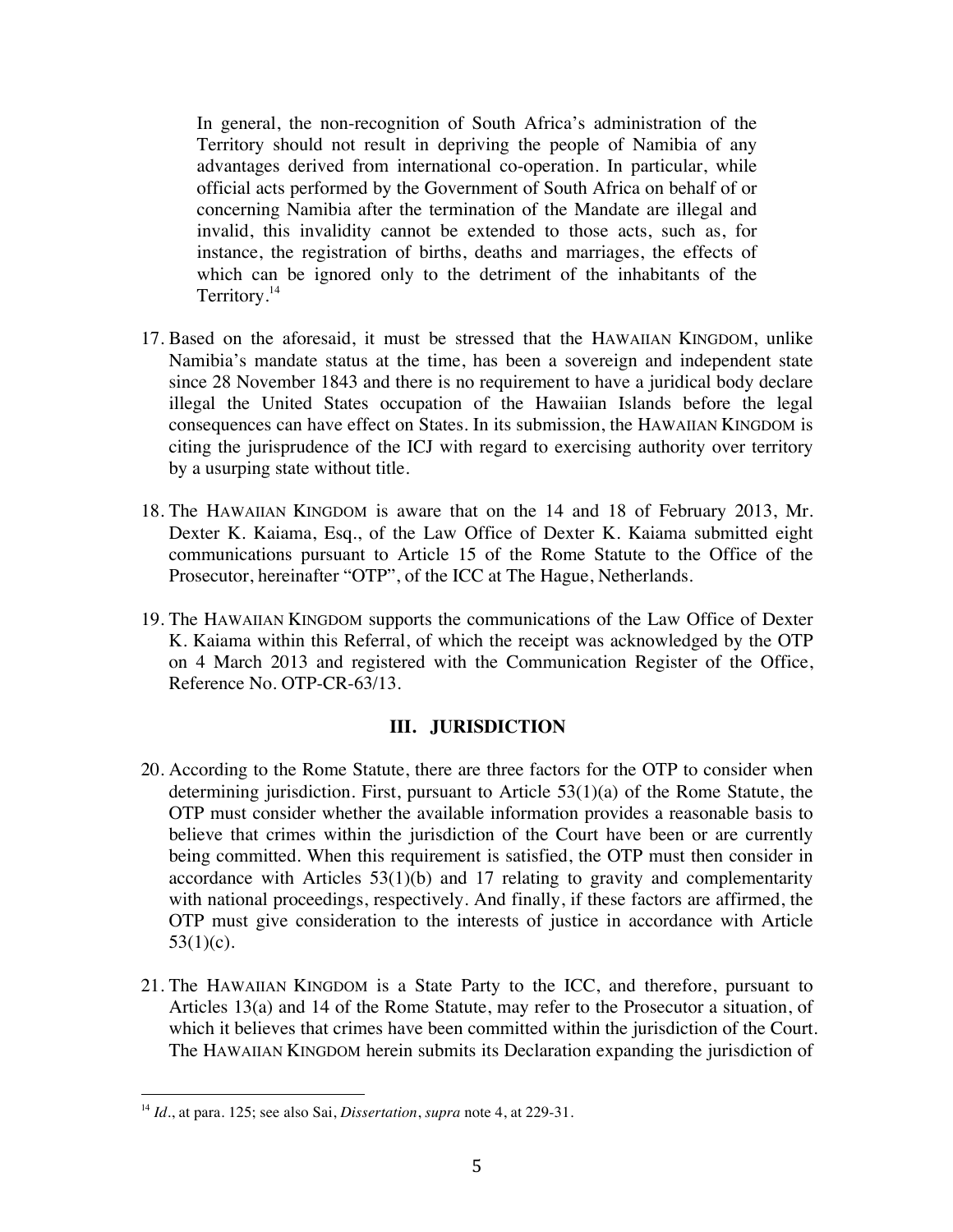the Court to acts committed on the territory of the HAWAIIAN KINGDOM since 1 July 2002.

22. The Islands constituting the defined territory of the HAWAIIAN KINGDOM, together with its territorial seas of three miles whereby the channels between adjacent Islands are contiguous, its exclusive economic zone of two hundred miles, and its air space, include:

| Island:            | Location:                               | Square Miles/Acreage:  |
|--------------------|-----------------------------------------|------------------------|
| Hawai'i            | 19° 30' N 155° 30' W                    | 4,028.2 / 2,578,048    |
| Maui               | $20^{\circ}$ 45' N 156 $^{\circ}$ 20' W | 727.3/465,472          |
| $O^{\epsilon}$ ahu | 21° 30' N 158° 00' W                    | 597.1 / 382,144        |
| Kaua'i             | 22° 03′ N 159° 30′ W                    | 552.3 / 353,472        |
| Molokai            | $21^{\circ}$ 08' N $157^{\circ}$ 00' W  | 260.0 / 166,400        |
| Lana'i             | $20^{\circ}$ 50' N 156 $^{\circ}$ 55' W | 140.6 / 89,984         |
| Ni'ihau            | $21^{\circ}$ 55' N $160^{\circ}$ 10' W  | 69.5 / 44,480          |
| Kaho'olawe         | $20^{\circ}$ 33' N 156 $^{\circ}$ 35' W | 44.6 / 28,544          |
| Nihoa              | 23° 06' N 161° 58' W                    | 0.3/192                |
| Molokini           | 20° 38' N 156° 30' W                    | 0.04 / 25.6            |
| Lehua              | $22^{\circ}$ 01' N 160 $^{\circ}$ 06' W | 0.4/256                |
| Ka'ula             | $21^{\circ}$ 40' N $160^{\circ}$ 32' W  | 0.2 / 128              |
| Laysan             | 25° 50' N 171° 50' W                    | 1.6/1,024              |
| Lisiansky          | 26° 02′ N 174° 00′ W                    | 0.6/384                |
| Palmyra            | 05° 52′ N 162° 05′ W                    | 4.6 / 2,944            |
| Ocean              | 28° 25' N 178° 25' W                    | 0.4 / 256              |
| <b>TOTAL:</b>      |                                         | 6,427.74 / 4,113,753.6 |

- 23. Although the UNITED STATES OF AMERICA is not a State Party to the ICC, the Court is only precluded from exercising its jurisdiction over crimes committed within the territory of the UNITED STATES OF AMERICA and not over United States nationals who commit crimes within the territory of State Party to the Rome Statute irrespective of whether the U.S. nationals are government officials.<sup>15</sup>
- 24. The events in question have and continue to occur on the territory of the HAWAIIAN KINGDOM, which is a State Party to the Rome Statute and which has duly filed its

<sup>&</sup>lt;sup>15</sup> See Rome Statute of the International Criminal Court:

Article 27

Irrelevance of official capacity

<sup>1.</sup> This Statute shall apply equally to all persons without any distinction based on official capacity. In particular, official capacity as a Head of State or Government, a member of a Government or parliament, an elected representative or a government official shall in no case exempt a person from criminal responsibility under this Statute, nor shall it, in and of itself, constitute a ground for reduction of sentence.

<sup>2.</sup> Immunities or special procedural rules which may attach to the official capacity of a person, whether under national or international law, shall not bar the Court from exercising its jurisdiction over such a person.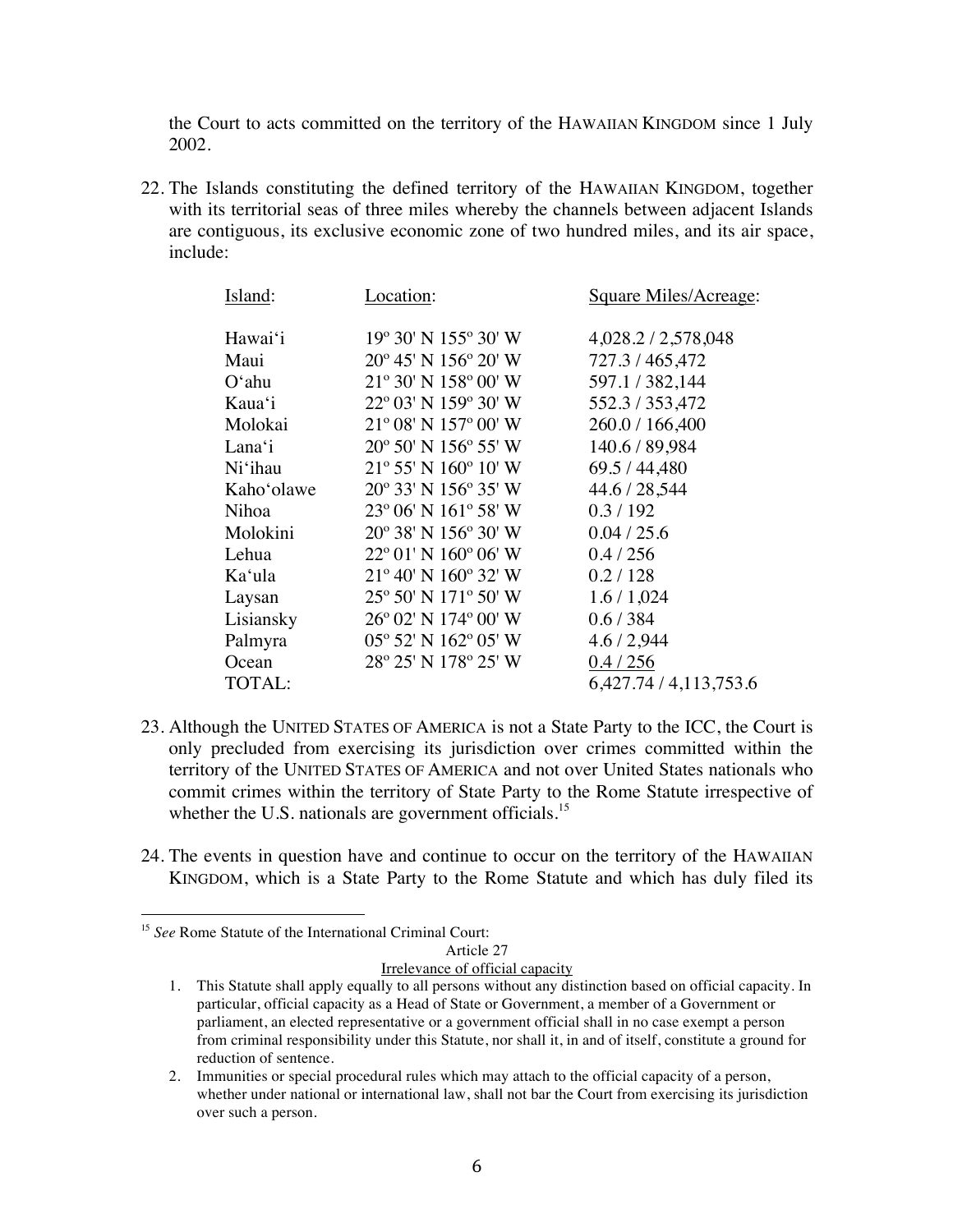instrument of accession under Article 125(3) thereby accepting the jurisdiction of the Court. Therefore, in accordance with Article 12(2)(a) of the Rome Statute, acts on the territory of a State Party fall within the jurisdiction of the Court irrespective of the nationalities or official titles of the alleged perpetrators, which includes Hawaiian subjects.<sup>16</sup>

### **A. COMPLEMENTARITY**

- 25. The situations in which crimes have and continue to be committed in the Hawaiian Islands preclude the possibility or prosecution before national courts of the HAWAIIAN KINGDOM due to several factors. First and foremost, the HAWAIIAN KINGDOM government was illegally overthrown on 17 January 1893 by the UNITED STATES OF AMERICA and despite entering into executive agreements with the HAWAIIAN KINGDOM to restore the government it failed to carry out the provisions of the agreement because of political pressure by the United States Congress.<sup>17</sup> During the Spanish-American War in 1898, the United States seized the islands for military purposes and began the prolonged and illegal occupation of the HAWAIIAN KINGDOM disguised as if the Hawaiian Islands were incorporated into the territory of the UNITED STATES OF AMERICA by a treaty of cession.<sup>18</sup>
- 26. The HAWAIIAN KINGDOM'S national courts have not been operational since 17 January 1893, and the United States has not established a military government to enforce the laws of the HAWAIIAN KINGDOM in accordance with the international laws of occupation. Since 1893, there has been no lawfully constituted government in the Hawaiian Islands, whether civilian or military. On these aspects alone, the Court cannot rely on the United States authorities situated in the Hawaiian Islands to willingly or genuinely carry out comprehensive, independent and impartial investigations and prosecution of crimes committed as a result of its own illegal and prolonged occupation.
- 27. Moreover, the United States policy toward the ICC undermines the Rome Statute, despite playing a significant role during the drafting of the Court's rules of procedure, elements of crimes and how the ICC would operate when it served as a member of the Preparatory Committee that worked on a draft statute establishing the ICC from 1996

Article 12

Preconditions to the exercise of jurisdiction

a. The State on the territory of which the conduct in question occurred or, if the crime was committed on board a vessel or aircraft, the State of registration of that vessel or aircraft; [emphasis added].

 <sup>16</sup> *Id*.

<sup>1.</sup> A State which becomes a Party to this Statute thereby accepts the jurisdiction of the Court with respect to the crimes referred to in article 5.

<sup>2.</sup> In the case of article 13, paragraph (a) or (c), the Court may exercise its jurisdiction if one or more of the following States are Parties to this Statute or have accepted the jurisdiction of the Court in accordance with paragraph 3:

<sup>17</sup> *See* Protest, *supra* note 7, at 11-17.

<sup>18</sup> *Id*., at 17-19.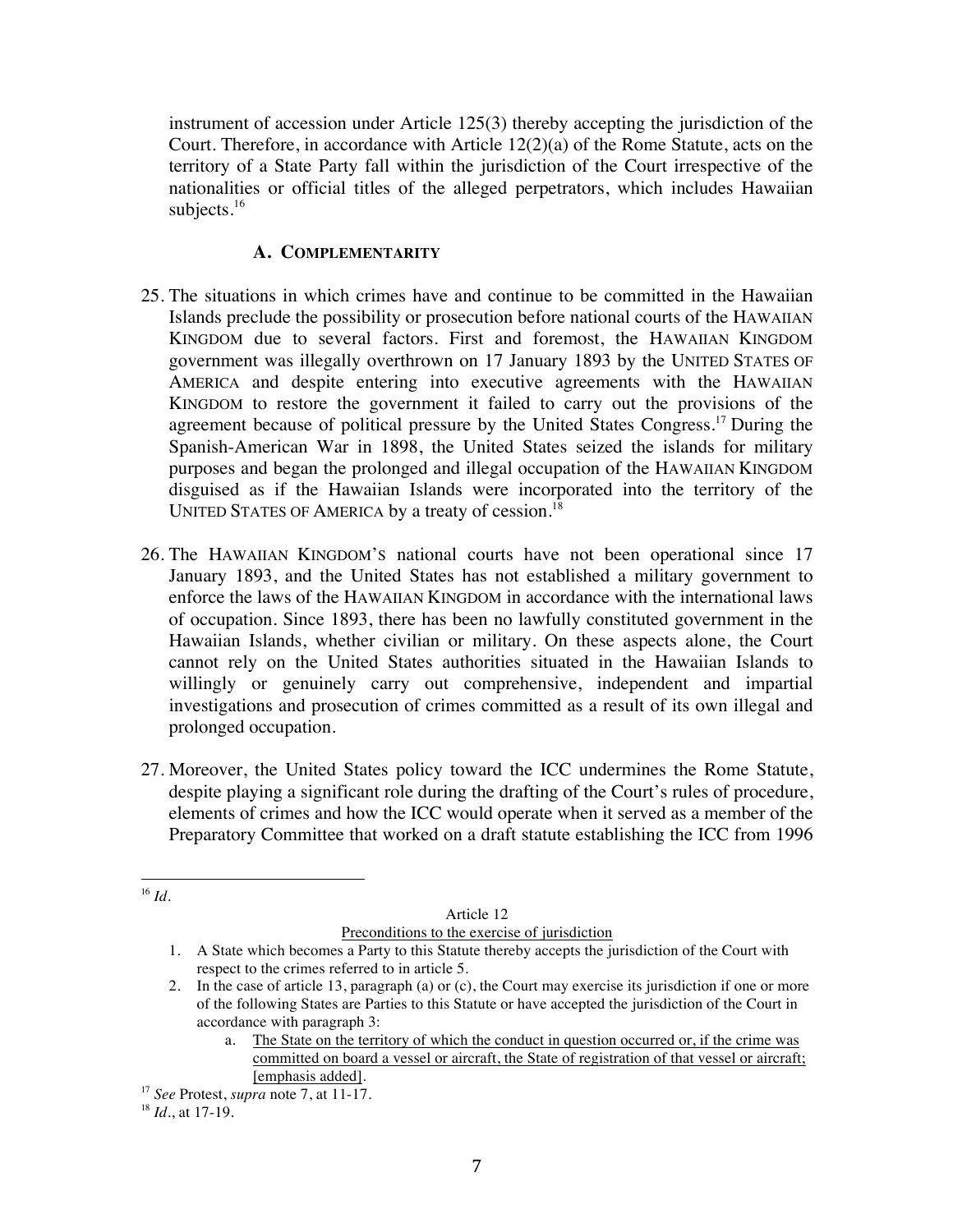to 1998. When the Rome Statute came into force in 2002, the United States President and its Congress took deliberate steps to weaken the ICC's probable effect on U.S. nationals who commit crimes within the territory of State Parties to the Rome Statute.

- 28. On 27 April 2002, President Bush notified the Secretary General of the United Nations that the United States did not intend to become a party to the Rome State, which effectively "unsigned" its signature under President Clinton on 31 December 2000. <sup>19</sup> On 2 August 2002, President Bush signed the *American Servicemembers' Protection Act* (Title II of P.L. 107-206; 22 U.S.C. §§7421-7433), which was designed to provide protections for members of the U.S. armed forces and certain other persons from the prosecutorial authority of the ICC.
- 29. As of 11 December 2006, the United States Department of State reported 102 bilateral immunity agreements, hereinafter "BIA", in an effort to shield former and current United States governmental officials, employees, military personnel and its nationals from the jurisdiction of the  $ICC.^{20}$  States who sign the BIAs agree not to surrender U.S. nationals to the jurisdiction of the ICC without getting the consent of the UNITED STATES OF AMERICA first. There is no BIA between the HAWAIIAN KINGDOM and the UNITED STATES OF AMERICA.
- 30. On 8 November 2012, Officer Leland Pa of the Hawai'i Police Department called the headquarters of PACOM at Camp Smith, Island of O'ahu, and spoke with Ronald Winfrey, Principal Deputy Staff Judge Advocate, regarding war crime complaints made against State of Hawai'i judges filed by the Law Office of Dexter K. Kaiama with PACOM and the United Nations High Commissioner for Human Rights in Geneva, Switzerland.<sup>21</sup> Officer Pa informed Winfrey of his concerns and how these complaints could affect his duties as a police officer. When asked about the complaints from Kaiama, Winfrey stated, "he knows those complaints because out of all the complaints he has read those are the most precise and clear."<sup>22</sup>
- 31. Officer Pa stated that as he "began discussing the basis of the complaints such as no treaty of annexation, Mr. Winfrey candidly and without hesitation said, 'Oh yes, there is no treaty.'"23 According to Officer Pa, "Mr. Winfrey in an attempt to ease my concerns stated that these types of cases when addressed by U.S. Courts will get dismissed for lack of jurisdiction and not one has gone up on appeal."<sup>24</sup> Mr. Winfrey, however, did admit that should it be resolved on an international venue the

<sup>19</sup> *See* American Society of International Law—International Law in Brief, *United States (U.S.): Letter to the Secretary-General of the United Nations Regarding the Rome Statute of the International Criminal Court (April 27, 2002)*, available at: http://www.asil.org/ilib0506.cfm#r3; see also Press Statement, Richard Boucher, U.S. Dep't of State, *International Criminal Court: Letter to U.N. Secretary General Kofi Annan (May 6, 2002),* available at: http://2001-2009.state.gov/r/pa/prs/ps/2002/9968.htm.

 $20$  Full list of State parties available at:

http://www.law.georgetown.edu/library/research/guides/article\_98.cfm

<sup>21</sup> *See* Declaration of Leland Pa (15 December 2012), at para. 7, attached as Exhibit "F."

<sup>22</sup> *Id*., at para. 9.

<sup>23</sup> *Id*., at para. 10.

<sup>24</sup> *Id*., at para. 14.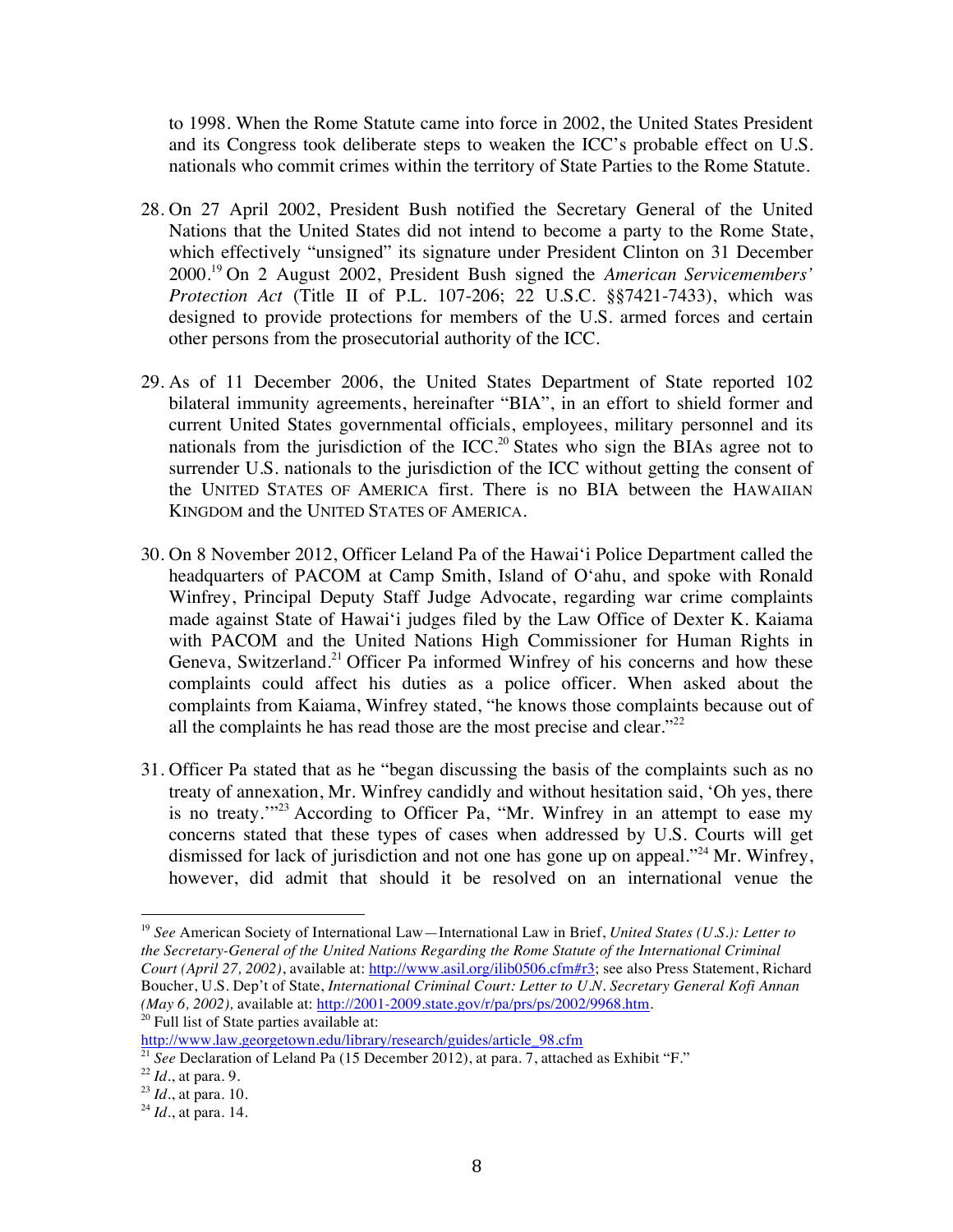prosecution of war crimes would come into play.25 Clearly, the PACOM is relying on U.S. Courts to shield the alleged war criminals.

- 32. On 21 and 22 February 2013, Officer Pa, while on duty, received complaints from "11 individuals alleging, as protected persons, they were willfully deprived the rights to a fair and regular trial in violation of Title 18 United States Code, Section 2441, during various civil proceedings in the State of Hawai'i Third Circuit Courts."26
- 33. According to Officer Pa, these complaints "were copies of complaints filed by the Law of Office of Dexter Kaiama, Esq., with the International Criminal Court, The Hague, Netherlands, dated February 18, 19, 21 and 22, 2013. For their statements regarding the alleged crimes the complainants stated to [Officer Pa] that they are relying on the information and evidence provided in their complaints with the International Criminal Court and that if there are any questions to contact Mr. Kaiama." $^{27}$
- 34. Officer Pa thereafter initiated criminal investigations, but because the alleged crime is a Federal law and not a State of Hawai'i law, Department Policies and Procedures call for a preliminary investigation and then route it to the PACOM, being a federal agency.<sup>28</sup> On 28 February 2013, Officer Pa telephoned Ronald Winfrey, PACOM's Principal Deputy Staff Judge Advocate to inform him of the war crime complaints and "inquired as to who would be the person to receive these complaints when they are routed to the U.S. Pacific Command?"29
- 35. In attempt to avoid receiving the complaints, Winfrey tried to get Officer Pa to route the complaints to the Secretary of Defense, but Officer Pa responded "the U.S. Pacific Command is a unified combatant command and is the only one in Hawai'i that has the authority and commission to investigate and prosecute for violations of Title 18 USC Section 2441."<sup>30</sup> Winfrey's reply was "that although U.S. Pacific Command could do it, no one has been commissioned to handle these complaints."<sup>31</sup> When Officer Pa asked Winfrey if the complaints filed by Mr. Kaiama with PACOM in August 2012 were being investigated, he said "those complaints along with the complaints [Officer Pa] would be routing to the U.S. Pacific Command would not be investigated because 'it is too political for the Admiral.'"<sup>32</sup>
- 36. As a direct result of the actions taken by Officer Pa, his superiors at the Hawai'i Police Department placed him on leave without pay on 1 March 2013 and launched an internal investigation. This action clearly sent a message warning all other police officers who may find themselves receiving complaints from victims that they will

<sup>25</sup> *Id*., at para. 24.

<sup>&</sup>lt;sup>26</sup> See Declaration of Leland Pa (11 June 2013), at para. 2, attached as Exhibit "G."

<sup>27</sup> *Id*., para. 3.

<sup>28</sup> *Id*., para. 4.

<sup>29</sup> *Id*., para. 5-6.

<sup>30</sup> *Id*., para. 20.

<sup>31</sup> *Id*., para. 21.

<sup>32</sup> *Id*., para. 23.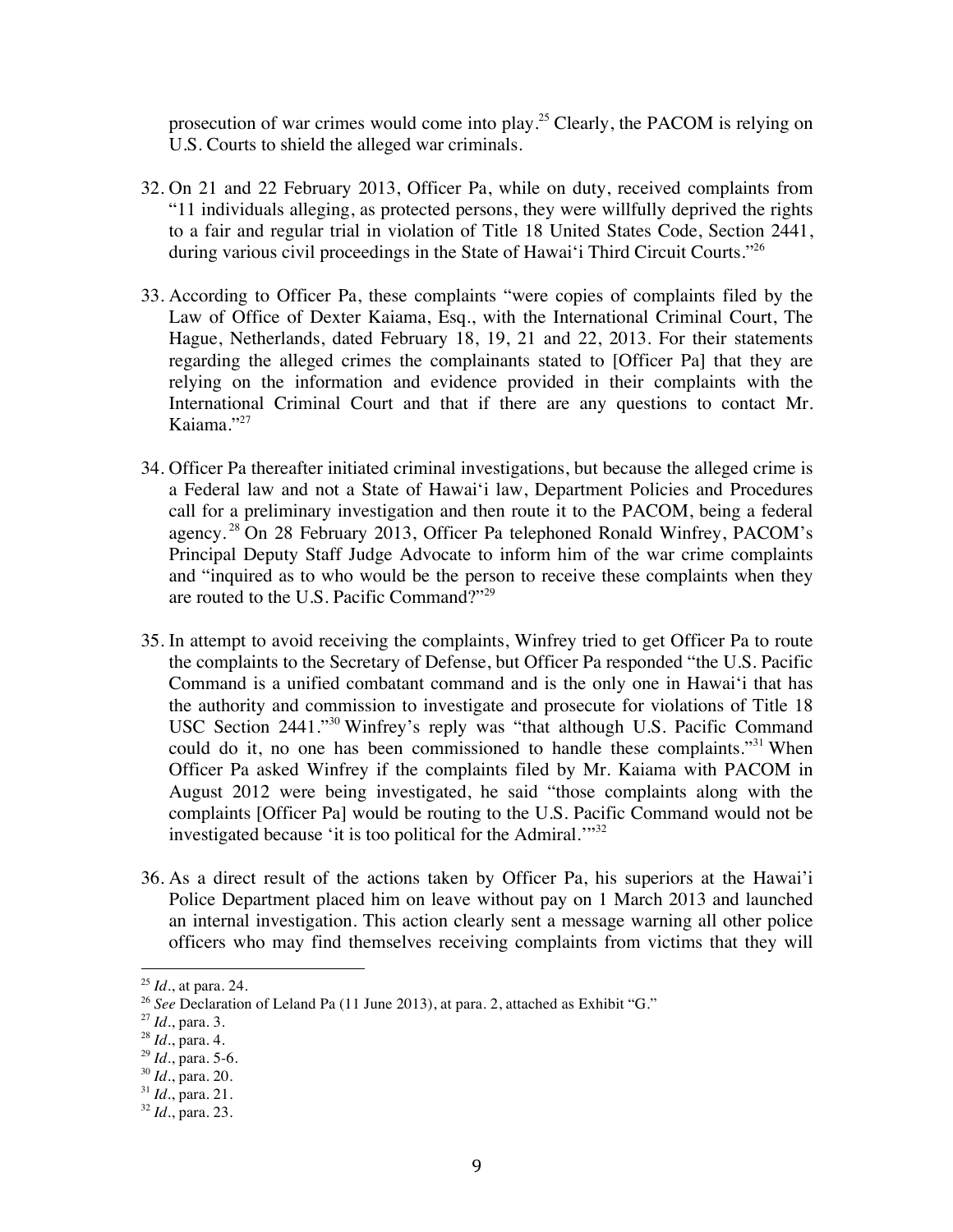also be put on leave without pay. The complaints were eventually forwarded to the department's Criminal Investigation Section and assigned to Detective Derek Morimoto, who contacted the victims and stated he was the investigating officer and that he will be forwarding the preliminary investigations to the Federal Bureau of Investigation, hereinafter "FBI," and not PACOM. Detective Morimoto also contacted Mr. Kaiama.

- 37. On 14 April 2013, Mr. Kaiama filed a complaint with Detective Morimoto for secondary felonies under Title 18 U.S.C.  $$1512(c)(2)$  and  $$372.<sup>33</sup>$  Kaiama stated, "This communication and complaint is provided to the Criminal Investigations Section, Area 1, regarding the commission of secondary felonies by certain District and Circuit Court judges, clerks of these judges, and attorneys that have a direct nexus to your investigation of felonies committed against my clients pursuant to 18 U.S.C. §2441 of the *War Crimes Act* whereby my clients have been willfully deprived a fair and regular trial by a court that is not properly constituted pursuant to the 1949 Geneva Convention, IV."<sup>34</sup>
- 38. After having been made aware of Officer Pa being placed on leave without pay, Mr. Kaiama informed Detective Morimoto that based upon evidence and information he received, he is reporting "the possibility that a conspiracy, with the intention to intimidate and/or obstruct the fulfillment of Officer Pa's duty to complete his investigation into the criminal complaints that were reported by [his] clients and followed by [Officer Pa's] routing of said complaints to the United States Pacific Command, has occurred."35 Kaiama reported "the commission of secondary felonies committed by judges of the third circuit, court clerks of the third circuit and attorneys" who were the very subjects of investigation in the criminal complaints that is before this Court. Kaiama concluded, "My clients have told me that you have indicated to them that you intend to route the investigation of their complaints to the Federal Bureau of Investigation. I respectfully submit this is in error, *because the appropriate Federal agency outside of the United States pursuant to 18 U.S.C. §2441 is the United States Pacific Command, Staff Judge Advocate, as explained hereinabove*."<sup>36</sup>
- 39. In response to a press release put out by Mr. Kaiama announcing a press conference to be held on 9 May 2013 regarding the criminal complaints filed with the Hawai'i Police Department, the Hawai'i Tribune Herald newspaper reported, "Hawaii County police deny that they are investigating five local judges for 'war crimes.'"<sup>37</sup> The article reported, "Assistant Police Chief Marshall Kanehailua said Tuesday, however, that the department received information about the alleged crimes and forwarded the

<sup>&</sup>lt;sup>33</sup> See Dexter K. Kaiama, "Complaint for the Commission of Secondary Felonies Under Title 18 U.S.C.  $§1512(c)(2)$  and  $§372$ ," Apr. 14, 2013, attached as Exhibit "H."

 $34$  *Id.*, at 1.

 $^{35}$  *Id.*, at 9.

<sup>36</sup> *Id*., at 13.

<sup>37</sup> Hunter Bishop, *Officials deny 'war crimes' investigation*, Hawai'i Tribune Herald, May 9, 2013, available at: http://hawaiitribune-herald.com/sections/news/local-news/officials-deny-'war-crimes' investigation.html#.UYwdes-scCk.email.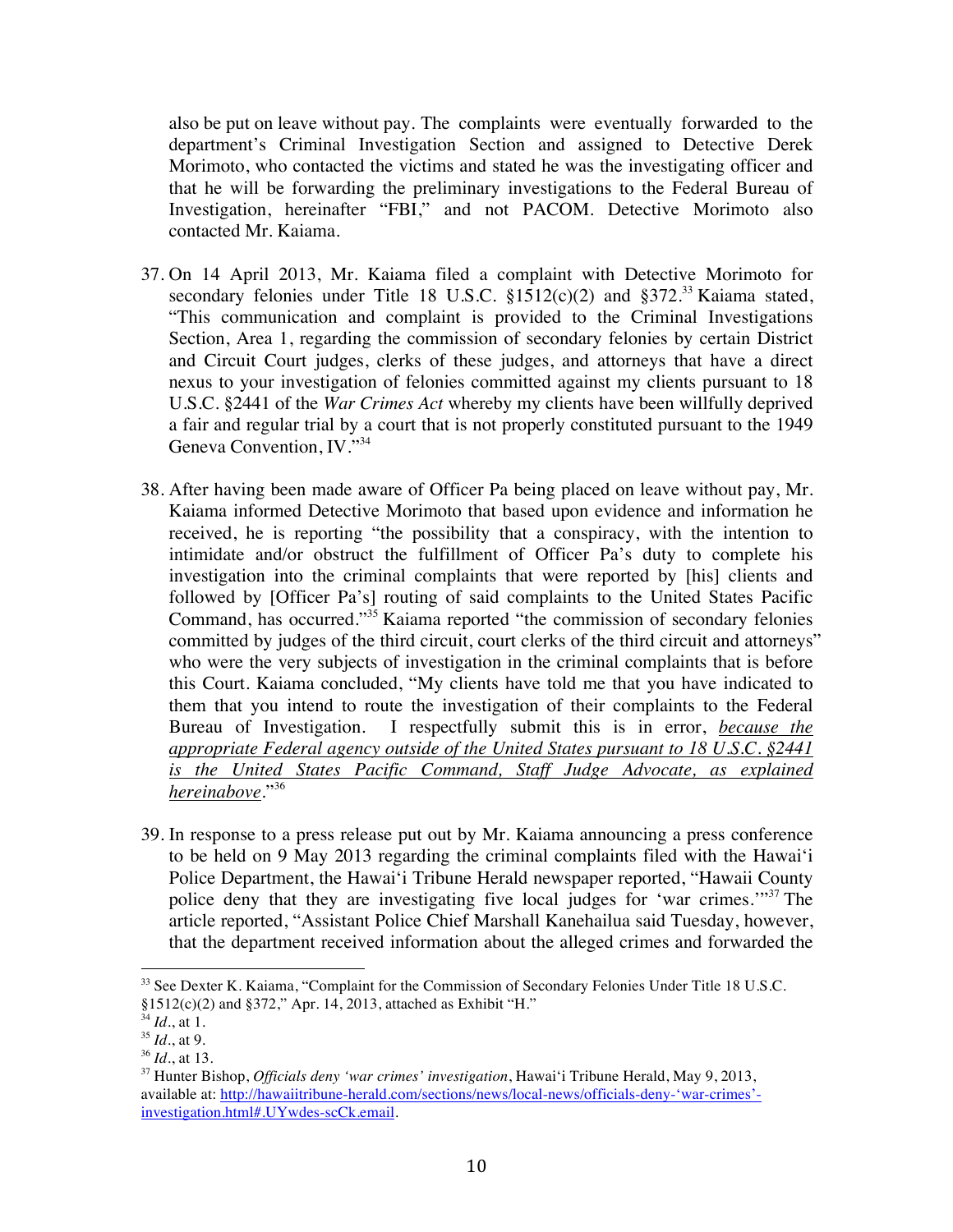material to the FBI without investigation. 'We are not investigating judges on the Big Island,' Kanehailua said. 'If the FBI wants to investigate, fine. We have nothing to do with that.""38

40. Coinciding with the press conference on 9 May 2013, the Hawai'i Police Department put out the following media release:

A May 7, 2013, "press release" sent by attorney Dexter Kaiama to local media sources claims that certain state judges, attorneys and others are under investigation by the Hawai'i Police Department for alleged war crimes based on their role in foreclosure proceedings.

The Hawai'i Police Department recognizes Mr. Kaiama's First Amendment right to express his beliefs regarding Hawaiian sovereignty; however, the representations as to the Hawai'i Police Department's involvement in the investigation of alleged war crimes are inaccurate. The Police Department is conducting no such investigation.<sup>39</sup>

- 41. Mr. Kaiama responded with a press release on 13 May 2013 in order to "correct errors and misinformation reported in the article of May 9, 2013 in the Tribune Herald Newspaper titled "Officials deny 'war crimes' investigation."40 Mr. Kaiama clarifies that "information and communications between Detective Derek Morimoto, Criminal Investigation Division, Area 1, Hawaii Police Department, myself and the victims directly contradict Assistant Chief Kanehailua's statement that 'we are not investigating judges on the Big Island.' Detective Morimoto was explicit with my clients and myself that he was the investigating officer from the Criminal Investigation Section for the alleged war crime felonies committed by the judges."<sup>41</sup> Mr. Kaiama's press release concludes, "The ICC's exercise of jurisdiction over these war crime complaints, as the court of last resort, can be invoked if the responsible law enforcement agency fails or refuses to investigate and prosecute or attempts to shield the perpetrators of the war crime."<sup>42</sup>
- 42. The HAWAIIAN KINGDOM is unable to investigate the alleged crimes as a direct result of the overthrow of its *de jure* government on 17 January 1893, and the UNITED STATES OF AMERICA is not only unwilling to investigate, but deliberately refuses to investigate the crimes as a direct result of its deliberate failure to comply with the international laws of occupation and establish a military government.

<sup>38</sup> *Id*.

<sup>39</sup> Hawai'i Police Department, Office of the Chief, Chief Harry S. Kubojiri, *Police not investigating "war crimes" 05-09-13* (Media Release), available at: http://www.hawaiipolice.com/police-not-investigatingwar-crimes-05-09-13/print/.

<sup>40</sup> Dexter K. Kaiama, Esq., *Response to May 9, 2013 Tribune Herald Newspaper Article "Officials deny 'war crimes' investigation,"* (Media Release), May 13, 2013, available at: http://hawaiiankingdom.org/blog/?p=604.

 $^{41}$ *Id*.

<sup>42</sup> *Id*.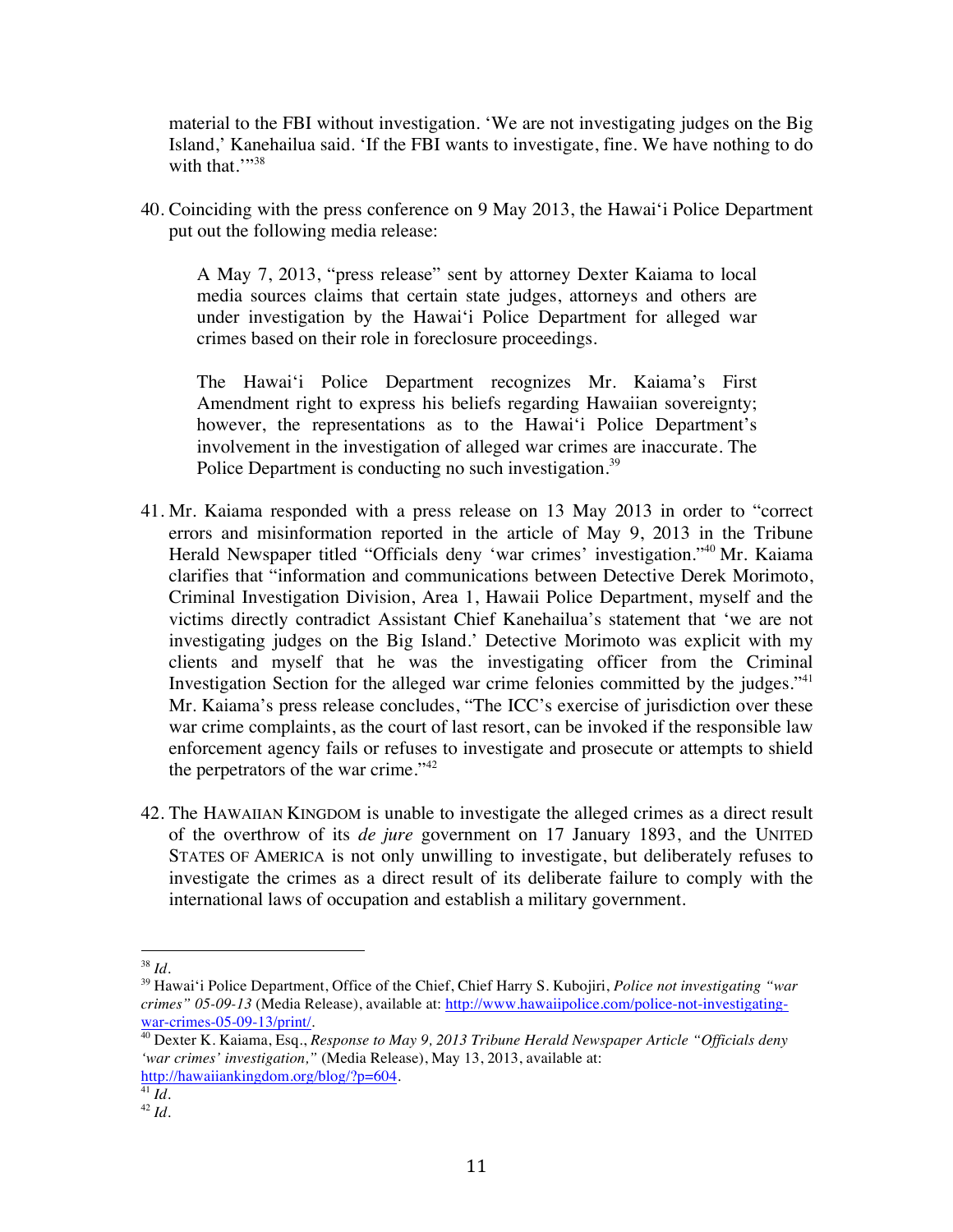### **B. GRAVITY**

- 43. The deliberate and willful decision by the UNITED STATES OF AMERICA'S administration, as the occupant State, not to comply with international law and establish a military government since 1893 to administer the laws of the HAWAIIAN KINGDOM, being the occupied State, has led to grave breaches and war crimes on an grand scale equal to none in the history of the world and the ramifications are world wide.
- 44. As a consequence of the illegal presence of United States military installations throughout the Hawaiian Islands, the UNITED STATES OF AMERICA consequently placed the Hawaiian State and its population in perilous danger from military attack by foreign States. On 7 December 1941, Japan's military attacked United States military sites on the Island of O'ahu.
- 45. In 1990, the United States Federal Emergency Management Agency (FEMA) published *Risks and Hazards: A State by State Guide*. One of the subjects included nuclear targets and identified six (6) nuclear targets on the island of O'ahu that coincided with the locations of military posts of the U.S. Army, Navy, Air Force and Marines. Also included as a target is the Headquarters of the U.S. Pacific Command at Camp Smith that lies in the back of a residential area in Halawa. According to FEMA, the entire Island of O'ahu would be obliterated if a nuclear attack were to take place.

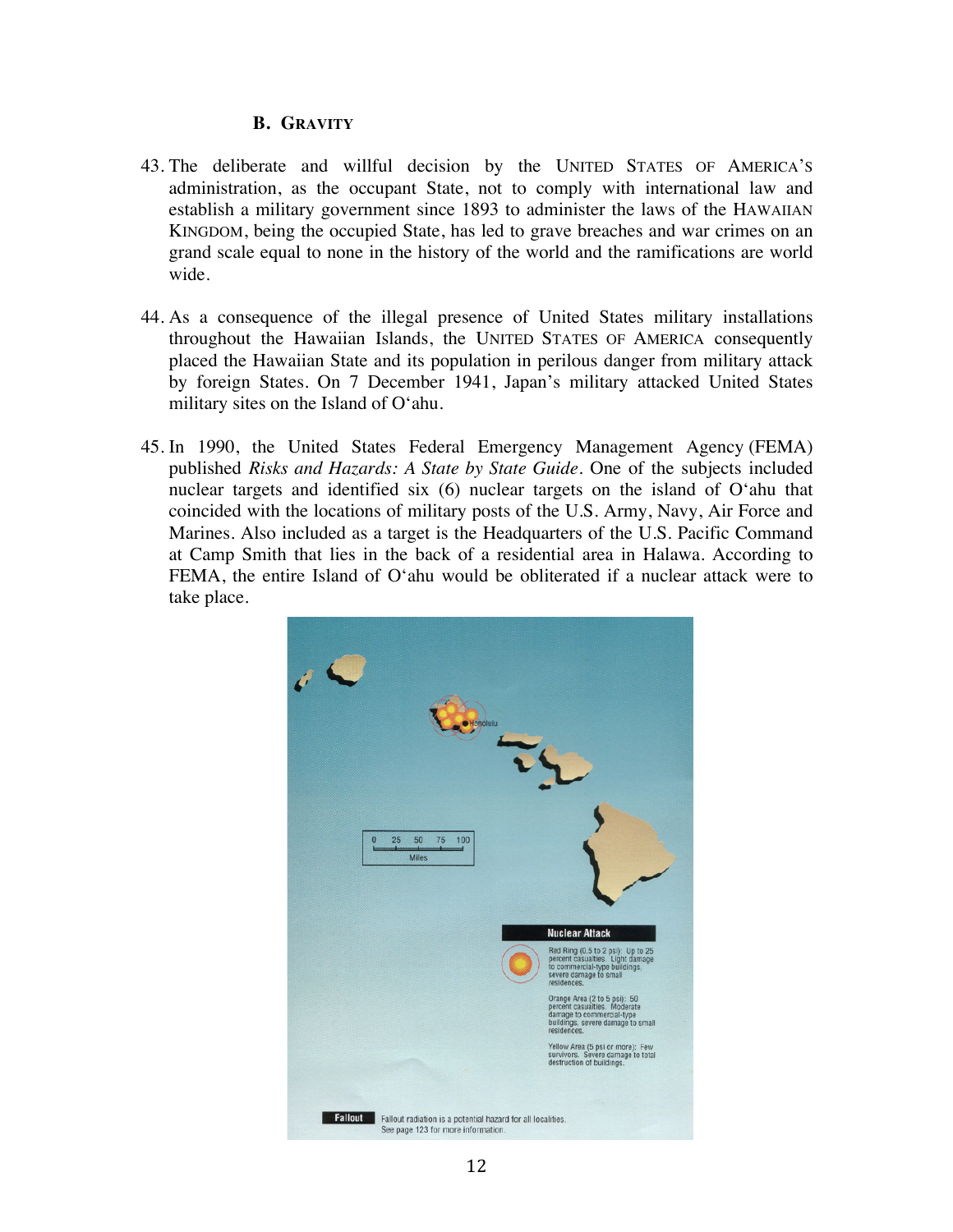- 46. The United States military presence also incurs the threat of attack from States and non-State actors who are adversaries of the UNITED STATES OF AMERICA. On 26 March 2013, the New York Times reported, "North Korea said on Tuesday that all of its strategic rocket and long-range artillery units 'are assigned to strike bases of the U.S. imperialist aggressor troops in the U.S. mainland and on Hawaii and Guam and other operational zones in the Pacific as well as all the enemy targets in South Korea and its vicinity."<sup>43</sup> The *Christian Science Monitor* also reported, "North Korea announced today in a blizzard of threats that it is ready to target US military bases in Guam and Hawaii as part of a full-alert military posture."<sup>44</sup>
- 47. The HAWAIIAN KINGDOM is an injured State and its injuries elucidated in its Protest and Demand filed with the President of the United Nations General Assembly on 10 August 2012. The Hawaiian Protest and Demand was filed as a non-member State pursuant to Article 35(2) of the United Nations Charter against one hundred seventythree (173) member States for the violation of treaties and international law and calls upon the United Nations General Assembly:
	- 1. To ensure the United States of America comply with the 1893 *Lili'uokalani assignment* & *Agreement of restoration*, 1899 Hague Convention, IV, the 1949 Geneva Convention, IV, and international law;
	- 2. To ensure that the United States of America establishes a military government, to include tribunals, to administer and enforce the civil and penal laws of the Hawaiian Kingdom pursuant to the 1893 *Lili'uokalani assignment* and Article 43 of the 1907 Hague Convention, IV;
	- 3. To ensure that all member States of the United Nations shall not recognize as lawful the United States of America's presence and authority within the territory, territorial seas, exclusive economic zone and airspace of the Hawaiian Kingdom, except for its temporary and limited authority vested under the 1893 *Lili'uokalani assignment* and Article 43 of the 1907 Hague Convention, IV;
	- 4. To ensure full reparation for the injury caused by the serious breach of obligations and internationally wrongful acts in the form of restitution, compensation and satisfaction, whether singly or in combination. 45
- 48. Since the purported annexation, the UNITED STATES OF AMERICA enacted laws establishing a civilian government called the Territory of Hawai'i in 1900 and later

<sup>43</sup> *See* Choe Sang-Hun, *North Korea Calls Hawaii and U.S. Mainland Targets,* N.Y. Times, Mar. 26, 2013, available at: http://www.nytimes.com/2013/03/27/world/asia/north-korea-calls-hawaii-and-us-mainlandtargets.html?\_r=0.

<sup>44</sup> *See* Robert Marquand, *North Korea targets Hawaii, Guam in latest threat (+video)*, The Christian Science Monitor, March 26, 2013, available at: http://www.csmonitor.com/World/Asia-Pacific/2013/0326/North-Korea-targets-Hawaii-Guam-in-latest-threat-video.

<sup>45</sup> *See* Protest, *supra* note 7, at 5-6.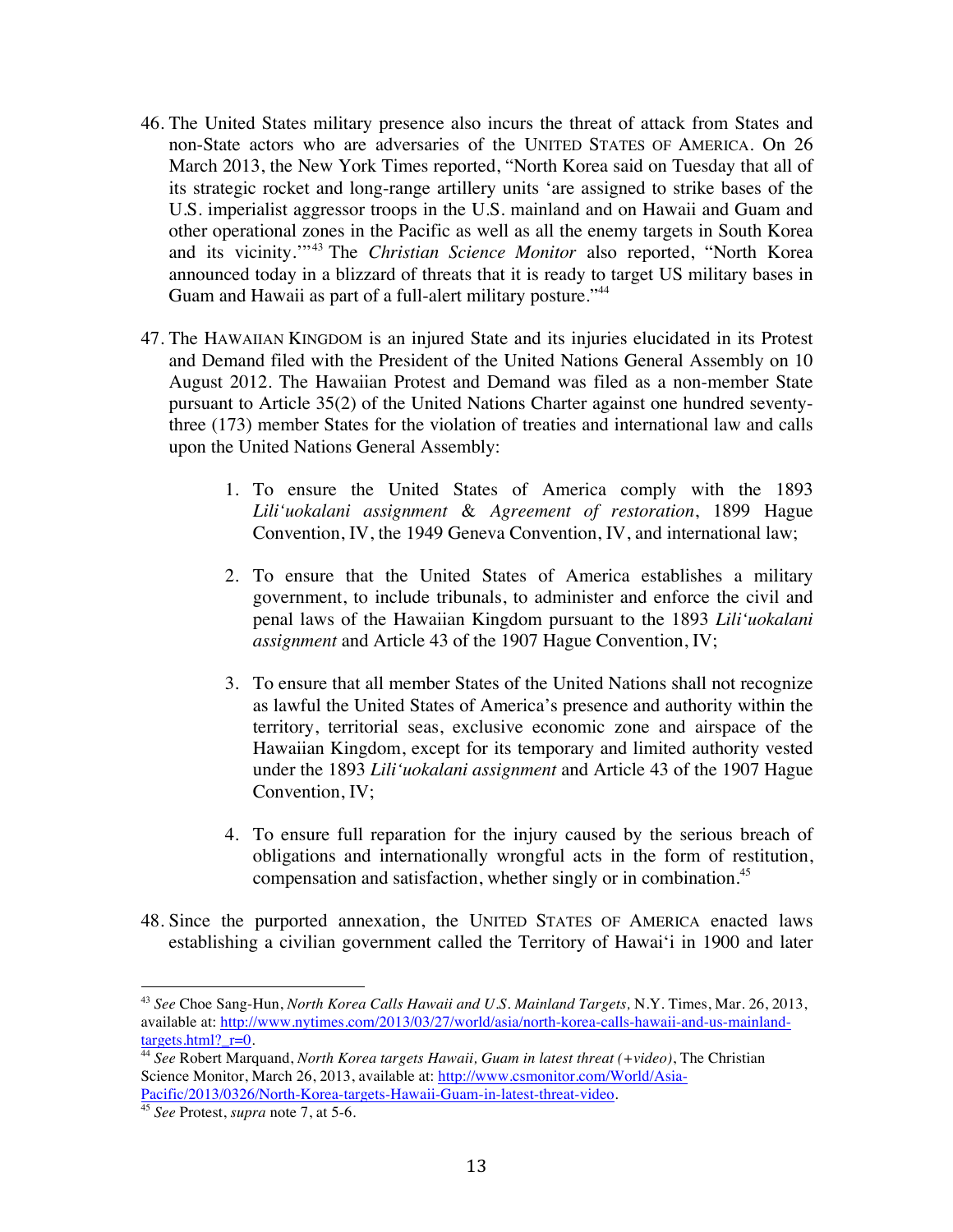transformed that civilian government into the State of Hawai'i in 1959.<sup>46</sup> The State of Hawai'i government utilizes the governmental infrastructure of the HAWAIIAN KINGDOM.

49. These laws enacted by the United States Congress not only have non-extraterritorial effect but is a usurpation of sovereignty and violative of treaties with the HAWAIIAN KINGDOM, HC IV, GC IV, and international law. Adhering to this principle, the United States Supreme Court concluded, "Neither the [U.S.] Constitution nor the laws passed in pursuance of it have any force in foreign territory unless in respect of our own citizens, and operations of the nation in such territory must be governed by treaties, international understandings and compacts, and the principles of international  $law.$ <sup>\*47</sup>

# **IV. FACTS**

- 50. In 1906, a plan was instituted by the UNITED STATES OF AMERICA, through its government of the Territory of Hawai'i, to denationalize the children of the Hawaiian Islands in the public schools. Its purpose was to obliterate the national character of the HAWAIIAN KINGDOM and replace it with the national character of the UNITED STATES OF AMERICA and to inculcate, through repetition, American patriotism.
- 51. In its pamphlet titled *Patriotic Exercises in the Public Schools* (1906), formation and salute to the flag occurs on a daily basis.<sup>48</sup>

At three minutes to nine o'clock the children assemble in front of the school, the classes forming a circle (or circles) about the flag pole or facing the building over which the stars and stripes are to float. The principal gives the order, 'Attention!' or 'Face!' The boys remove hats and the teachers, and pupils watch the flag hoisted by two of the older boys. When it reaches the top of the flag-pole, the principal gives the order, 'Salute!' or three cheers may be given for the flag as it is being raised.

At nine o'clock the pupils march to their class rooms to the beating of a drum or to some march played by the pianist or school band.

On reaching their class rooms, the children may stand by their seats and repeat in concert the following salutation: 'We giver our heads and our hearts to God and our Country! *One Country! One Language! One Flag!*"<sup>49</sup>

<sup>46</sup> *Id*., at 19.

<sup>47</sup> *See United States v. Curtiss-Wright Export Corp.*, 299 U.S. 304, 318 (1936).

<sup>48</sup> *See* Territory of Hawai'i, Programme for Patriotic Exercises in the Public Schools, adopted by the Department of Public Instruction (1906), attached as Exhibit "I"; see also William Inglis, *Hawai'i's Lesson To Headstrong California*, Harper's Weekly, February 16, 1907, at 226, attached as Exhibit "J."

<sup>49</sup> *See* Patriotic Exercises, *supra* note 47, at 3; Inglis, supra note 47, at 228 (photo of children saluting the American flag).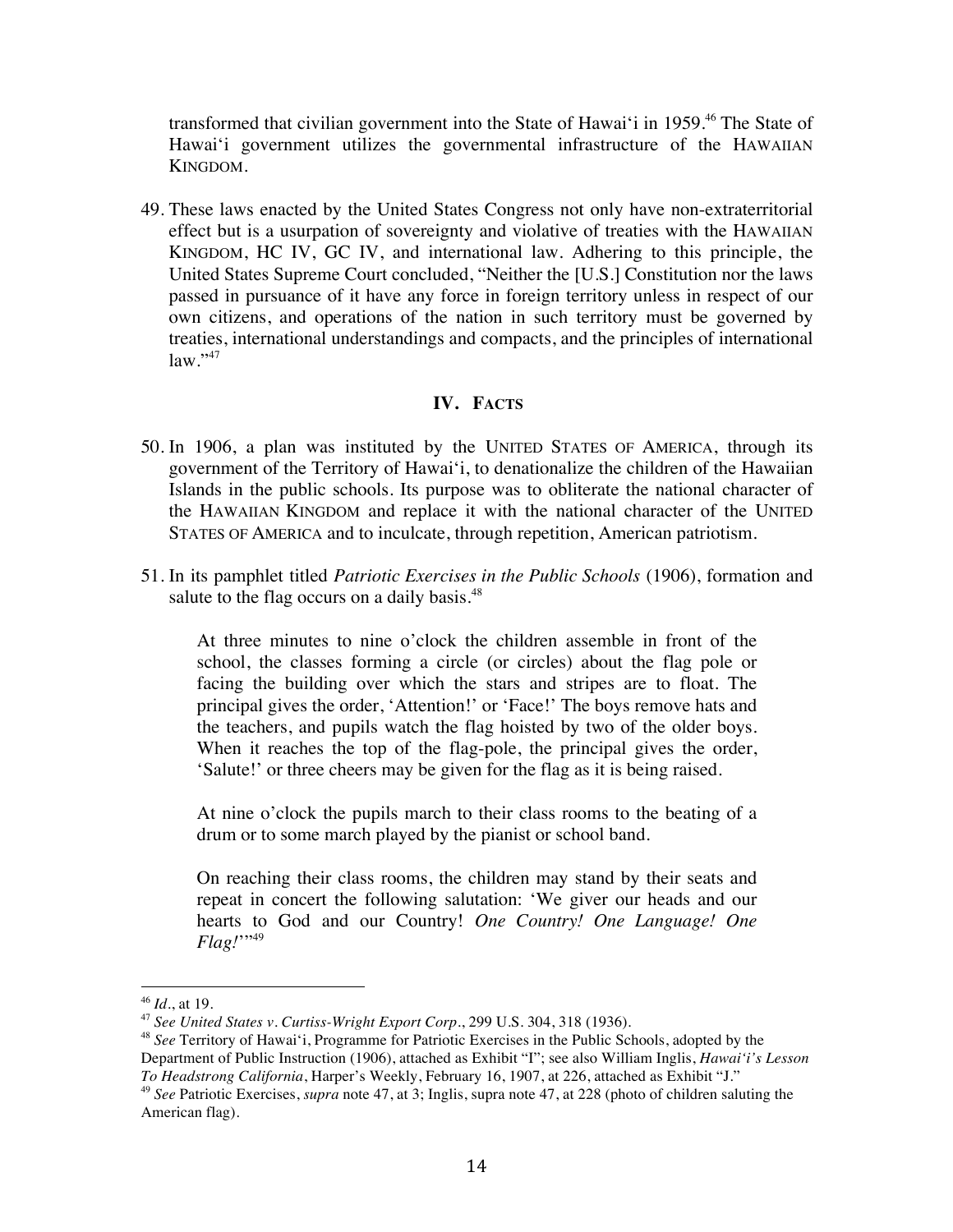

"We give our heads and our hearts to God and our country! One country, one language, one flag!" THIS SCENE SHOWS THE SALUTE TO THE AMERICAN FLAG WHICH FLIES IN THE GROUNDS OF THE KAIUALANI PUBLIC SCHOOL<br>WHICH HAS MANY JAPANESE PUPILS. THE DRILL IS CONSTANTLY HELD AS A MEANS OF INCULCATING PATRIOTISM IN THE HEARTS OF THE CHILDREN

52. Following the formation and salute to the American flag, there is a daily prayer and one of the patriotic songs is sung:

America; Star Spangled Banner; The Red, White and Blue; Battle Hymn of the Republic; Rally Round the Flag; Yankee Doodle; Hail Columbia; Home Sweet Home; Columbia, the Gem of the Ocean; Glory—Glory— Hallelujah; My Own United States; and John Brown's Body.<sup>50</sup>

53. There is a formal talk by the teachers on patriotic topics for the day, which include.

Presidents and Famous Men; Great Events in History and Science; Current Events in United States; Vivid descriptions (illustrated whenever possible) of Great Industries, Cities, Famous Localities, Physical and Climatic Conditions. $51$ 

54. The program also calls for a different quotation to be introduced every Monday and the students repeat it each day of the week.<sup>52</sup> Some of the quotations are:

"I was summoned by my country, whose voice I never hear but with veneration and love."—*George Washington*.

The union of hearts, the union of hands, And the flag of our Union forever.—*G.P. Morris*.

One flag, one land, one heart, one hand, One nation ever more!—*Holmes*.

<sup>50</sup> *See* Patriotic Exercises, supra note 47, at 6.

<sup>51</sup> *Id*., at 7.

<sup>52</sup> *Id*., at 7-12.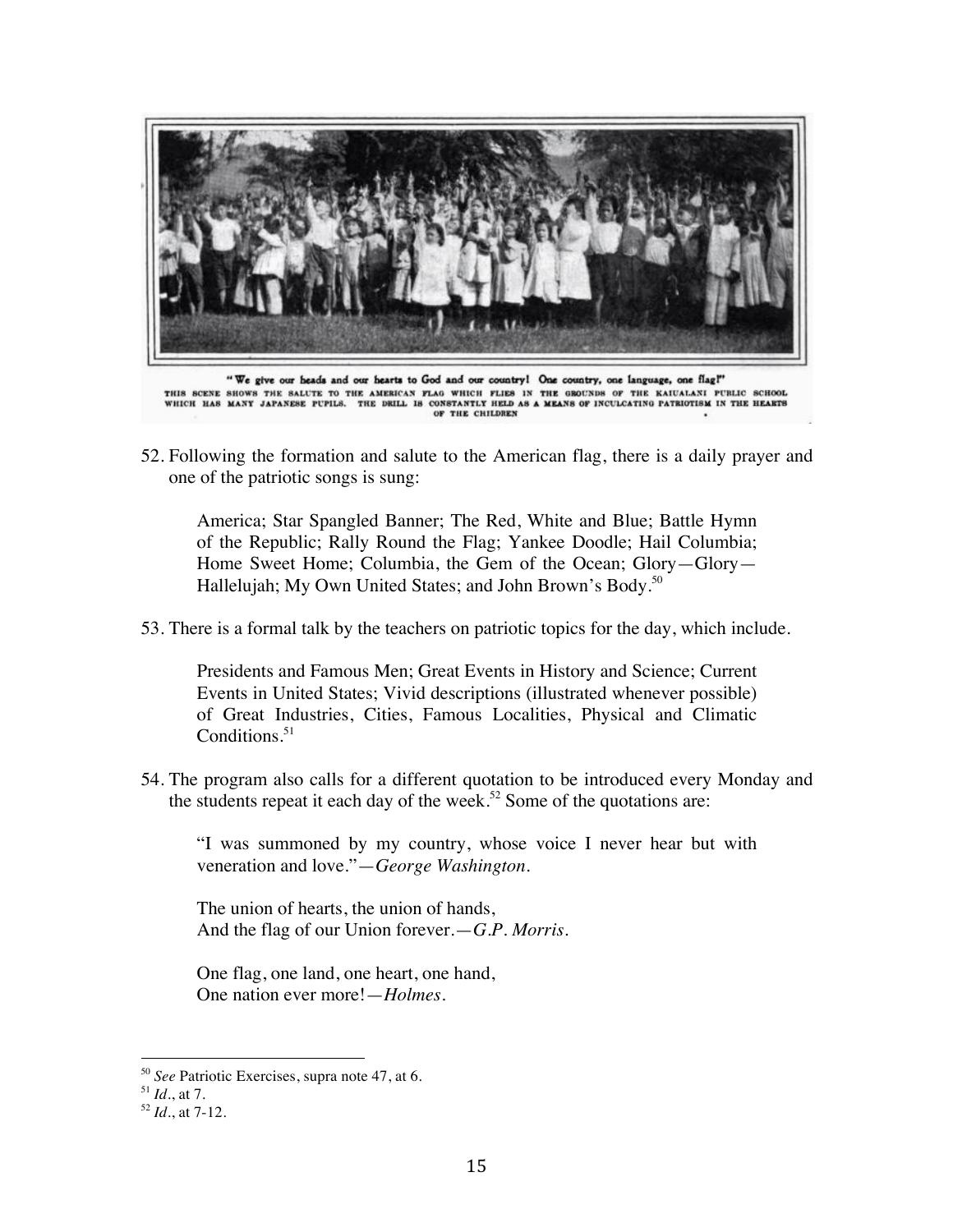Our fathers brought forth upon this continent a new nation, conceived in Liberty, and dedicated to the proposition that all men are created equal. —*Abraham Lincoln*.

Liberty and Union, now and forever, one and inseparable. —*Daniel Webster*.

If I were an American as I am an Englishman, while a foreign troop was landed in my country, I would never lay down my arms—never, never, never.—*Wm. Pitt, Earl of Chatham*.

I advise you not to believe in the destruction of the American nation. (Time of Civil War.)—*John Bright*.

I was born an American; I live an American; I shall die an American; and I intend to perform the duties incumbent upon me in that character to the end of my career.—*Daniel Webster*.

Stand by the flag, all doubt and treason scorning, Believe with courage firm and faith sublime, That it will float until the eternal morning Pales in its glories all the lights of time. —*John Nicholas Wilder*.

55. The program finally provides for special anniversary dates where the teachers have a picture hung up or sketched on the blackboard and speak to his life and deeds. Here are the anniversary dates:

| Jan. 18-Daniel Webster                                          | Born Jan. 18, 1782. Recite Bunker Hill<br>Monument                                               |
|-----------------------------------------------------------------|--------------------------------------------------------------------------------------------------|
| Jan. 29-McKinley                                                | Born Jan. 29, 1843. Sing "Lead Kindly"<br>Light."                                                |
| Feb. 1—Slavery abolished                                        | Feb. 1, 1865. Sing "Battle Hymn of the<br>Republic." Recite "Battle of Gettysburg."              |
| Feb. 12-Lincoln                                                 | Born Feb. 12, 1809. Tell anecdotes and<br>recite "Battle of Gettysburg."                         |
| Feb. 21 - American Flag<br>made from American<br><b>Bunting</b> | Tell about our great industries. Sing "Star"<br>Spangled Banner." Recite "Speed on the<br>Ship." |
| Feb. 22-Washington                                              | Born Feb. 22, 1732. Tell stories. Recite<br>"Our Chieftain, Washington."                         |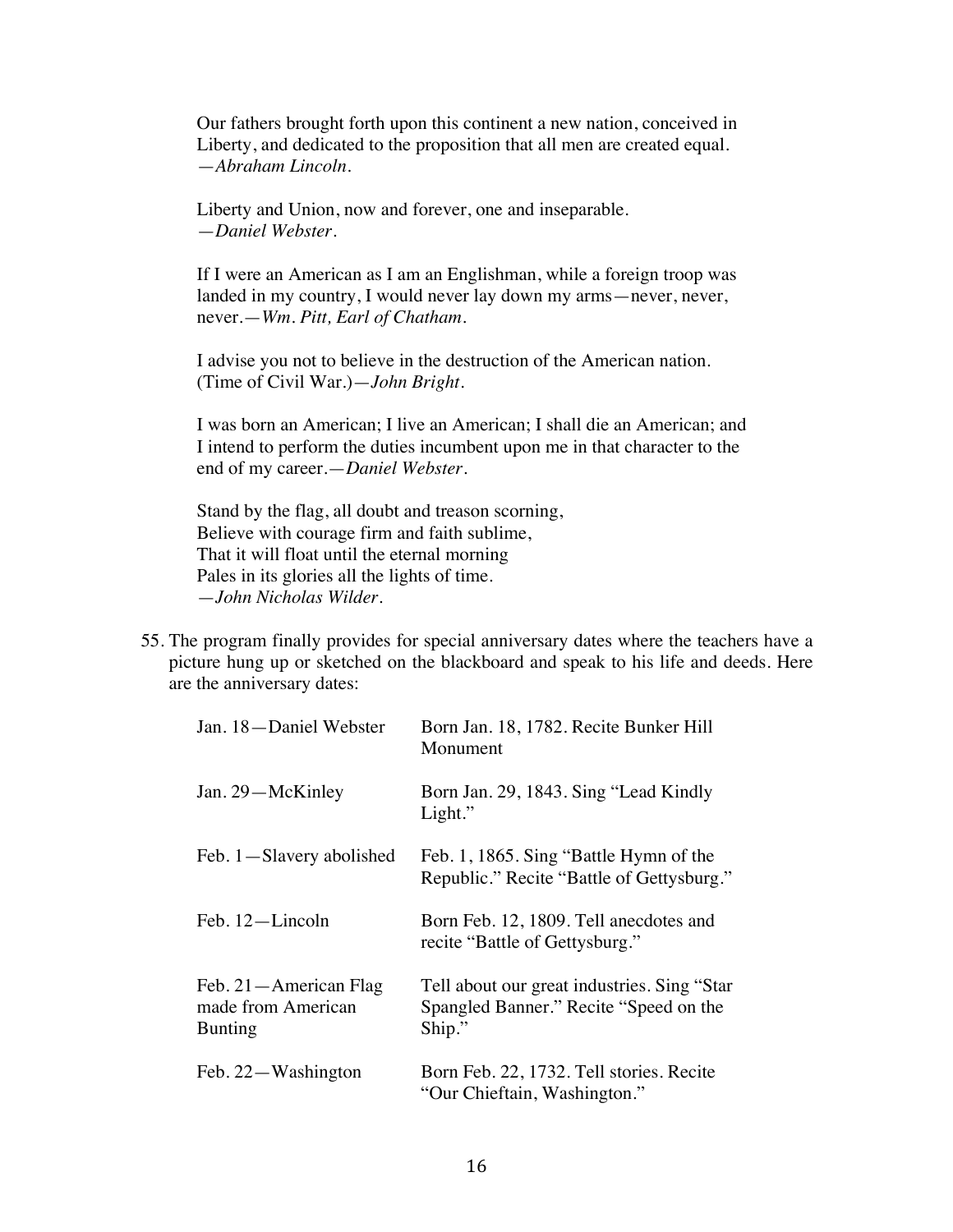| March 4-Presidents                    | Inauguration Day. Show pictures of the<br>Presidents or sketch them on blackboards.                                      |
|---------------------------------------|--------------------------------------------------------------------------------------------------------------------------|
| March 9-Monitor and<br>Merrimac       | Battle March 9, 1862, when the men of the<br>Monitor sang in the midst of the fight,<br>"Yankee Doodle Dandy."           |
| May 9-John Brown                      | Born May 9, 1800. Sing "John Brown's<br>Body." Tell the story of his life.                                               |
| April 10—"Home Sweet<br>Home"         | The author, John Howard Payne, was born<br>April 10, 1792. Sing the song. Tell the<br>stories of his life.               |
| May 20 to $25 -$ The Flag             | Joseph R. Drake wrote "America's Flag."<br>Sing this song.                                                               |
| May 30-Memorial Day                   | Sing "The Battle Hymn of the Republic."<br>Recite "Gettysburg."                                                          |
| June 14—Flag Day                      | Flag adopted June 14, 1777. Sing "Red,<br>White and Blue" and "Star Spangled<br>Banner."                                 |
| July 4—Declaration of<br>Independence | Read part of the Declaration of<br>Independence.                                                                         |
| Sept. 14—"Star Spangled<br>Banner"    | Written by Francis Scott Key, Sept. 14, 1818.<br>Sing this song. Recite "Barbara Fritche."                               |
| Sept. 27-Samuel Adams                 | Born Sept. 27, 1722. Read part of<br>Declaration of Independence, as Adams was<br>the chief man in securing the D. of I. |
| Oct. 12-Discovery of<br>America       | Sing "O Columbia." Recite "Native Land."                                                                                 |
| Oct. 21-"America"                     | Dr. Smith, the author, was born Oct. 21,<br>1808. Sing "America."                                                        |
| Dec. 22-Pilgrim Land                  | Recite "Landing of the Pilgrims," Dec. 22,<br>1620.                                                                      |

56. Since the implementation of this plan, denationalization was institutionalized and the HAWAIIAN KINGDOM as a sovereign and independent State was effectively erased from the minds of the inhabitants of the Hawaiian Islands and replaced with the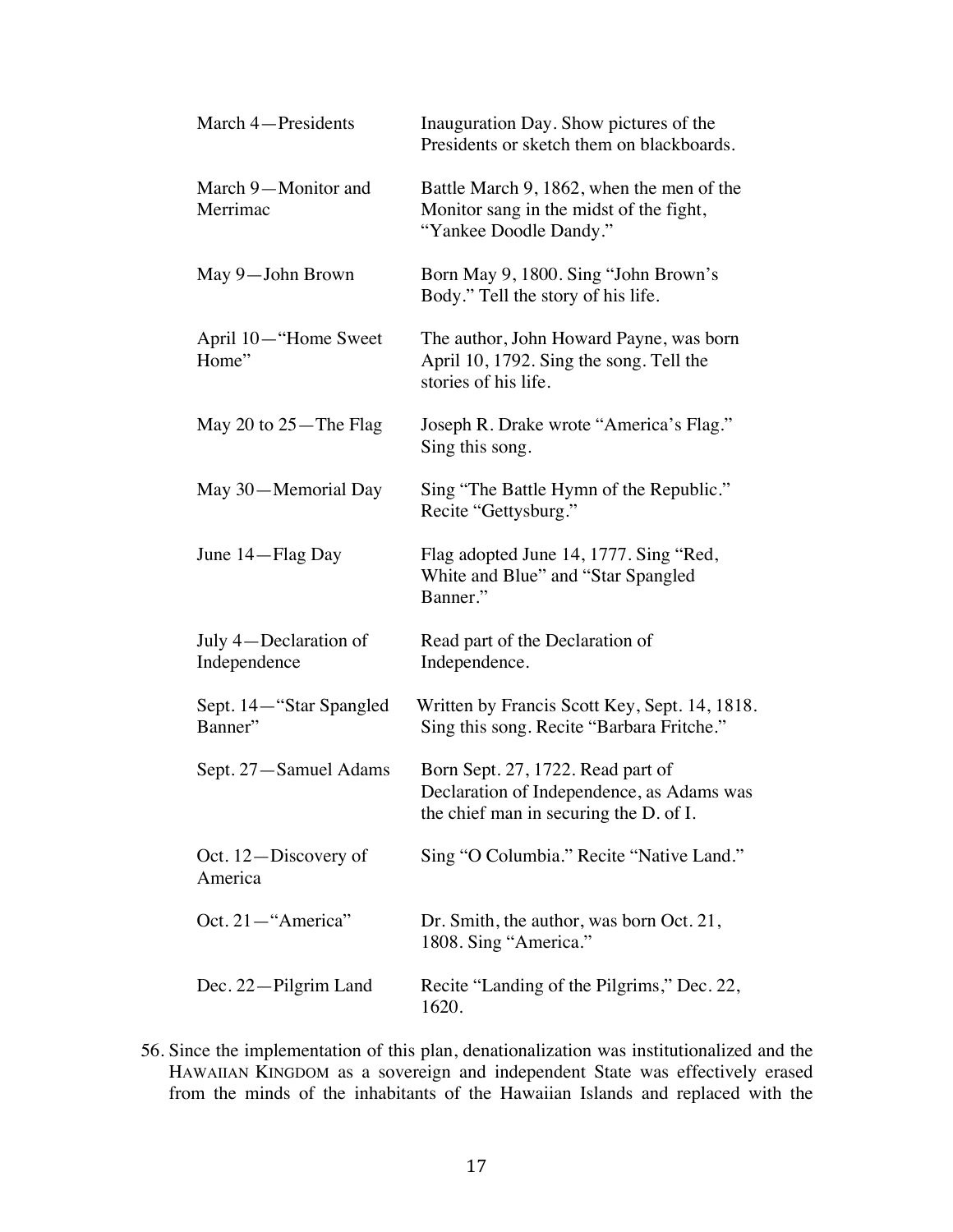UNITED STATES OF AMERICA. According to historian Tom Coffman, "The act of annexation became something that just happened."53 Coffman explained that when he "arrived in Hawai'i in 1965, the effective definition of history has been reduced to a few years. December 7, 1941 was practically the beginning of time, and anything that might have happened before that was prehistory."<sup>54</sup>

57. In 2009, a revised edition of *Nation Within* by Coffman was published with a significant change in its subtitle. In the original version published in 1998, the subtitle reads "The Story of America's Annexation of the Nation of Hawai'i," but the revised edition now reads "The History of the American Occupation of Hawai'i." Coffman explains:

In the book's subtitle, the word Annexation has been replaced by the word Occupation, referring to America's occupation of Hawai'i. Where annexation connotes legality by mutual agreement, the act was not mutual and therefore not legal. Since by definition of international law there was no annexation, we are left then with the word occupation. In making this change, I have embraced the logical conclusion of my research into the events of 1893 to 1898 in Honolulu and Washington, D.C. I am prompted to take this step by a growing body of historical work by a new generation of Native Hawaiian scholars. 55

58. "Usurpation of sovereignty during military occupation" and "attempts to denationalize the inhabitants of occupied territory" was recognized as international crimes since 1919.<sup>56</sup> In the Nuremburg trials, these two crimes were collectively known as Germanization. Under the heading "Germanization of Occupied Territories," Count III(j) of the Nuremburg Indictment, it provides:

In certain occupied territories purportedly annexed to Germany the defendants methodically and pursuant to plan endeavored to assimilate those territories politically, culturally, socially, and economically into the German Reich. The defendants endeavored to obliterate the former national character of these territories. In pursuance of these plans and endeavors, the defendants forcibly deported inhabitants who were predominantly non-German and introduced thousands of German colonists.

This plan included economic domination, physical conquest, installation of puppet governments, purported *de jure* annexation and enforced conscription into the German Armed Forces.

<sup>53</sup> *See* Tom Coffman, *Nation Within: The Story of America's Annexation of the Nation of Hawai'i* 322 (Tom Coffman/Epicenter 1999).

<sup>54</sup> *See* Tom Coffman, *Nation Within: The History of the American Occupation of Hawai'i*, revised edition, xii (Koa Books, 2009).

 $55$  *Id.*, at xvi.

<sup>56</sup> *See* Commission on the Responsibility of the Authors of the War and on Enforcement of Penalties, *Report Presented to the Preliminary Peace Conference, March 29, 1919*, 14 Am. J. Int'l L. 95, at (1920).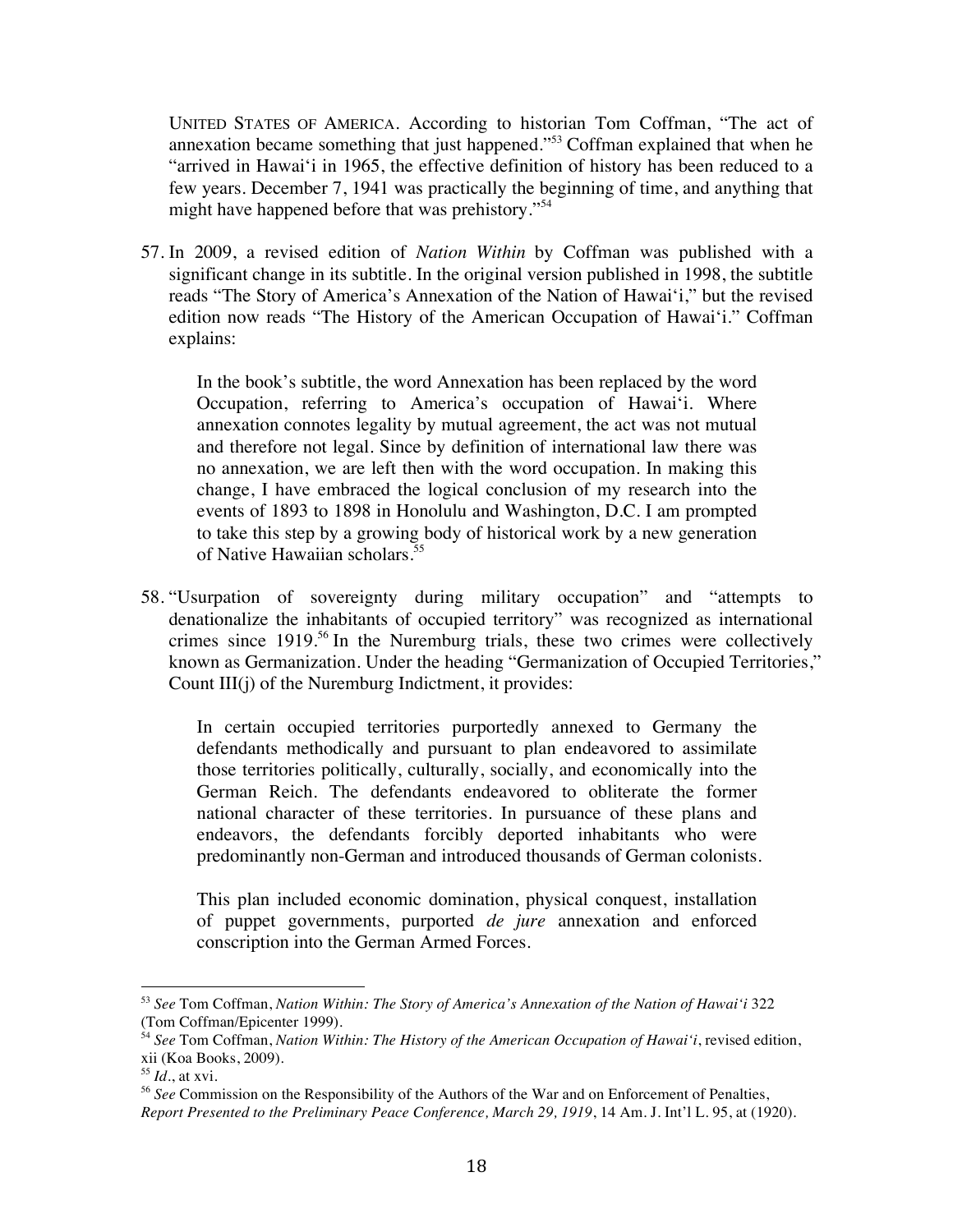This was carried out in most of the occupied countries including: Norway, France (particularly in the Departments of Upper Rhine, Lower Rhine, Moselle, Ardennes, Aisne, Nord, Meurthe, and Mosselle), Luxembourg, the Soviet Union, Denmark, Belgium, and Holland.<sup>57</sup>

59. At the onset of occupation, United States government officials methodically and pursuant to plan sought to assimilate the inhabitants of the HAWAIIAN KINGDOM politically, culturally, socially, and economically into the UNITED STATES OF AMERICA. Like the Germans during World War II, the plan included economic domination, installation of puppet governments, purported *de jure* annexation and enforced conscription into the United States Armed Forces.

#### **V. LEGAL CHARACTERIZATION**

- 60. Two issues require attention in the context of legal characterization of the crimes in question. First, the nexus between the current crimes being committed and the United States prolonged and illegal occupation of the HAWAIIAN KINGDOM. Secondly, the unlawfulness of United States governance in the Hawaiian Islands.
- 61. Article 42, HC IV, provides, "Territory is considered occupied when it is actually placed under the authority of the hostile army. The occupation extends...where such authority has been established and can be exercised." Article 42 "emphasizes the primacy of FACT as the test of whether or not occupation exists."<sup>58</sup> Military occupation is not a juridical question, but rather a factual question, and according to United States Army Field Manual 27-10, hereinafter "FM 27-10," "Military occupation is a question of fact. It presupposes a hostile invasion, resisted or unresisted, as a result of which the invader has rendered the invaded government incapable of publicly exercising its authority, and that the invader has successfully substituted its own authority for that of the legitimate government in the territory invaded."<sup>59</sup> Furthermore, the GC IV provides: "The Convention shall also apply to all cases of partial or total occupation of the territory of a High Contracting Party, even if the said occupation meets with no armed resistance."<sup>60</sup>
- 62. The rules of international law governing occupation are found in the HC IV and the GC IV. Article 43, HC IV, provides, "The authority of the legitimate power having in fact passed into the hands of the occupant, the latter shall take all the measures in his power to restore, and ensure, as far as possible, public order and safety, while respecting, unless absolutely prevented, the laws in force in the country." Abiding to this rule, FM 27-10 states when "restoring public order and safety, the occupant will continue in force the ordinary civil and penal (criminal) laws of the occupied

<sup>57</sup> *See* Trial of the Major War Criminals before the International Military Tribunal, *Indictment*, vol. 1, at 27, 63 (Nuremberg, Germany, 1947).

<sup>58</sup> *See* U.S. Department of Army Pamphlet 27-161-2, 2 International Law 159 (1962).

<sup>59</sup> *See* United States Army Field Manual 27-10 ("FM 27-10"), Section 355.

<sup>&</sup>lt;sup>60</sup> See Article 2, Convention (IV) relative to the Protection of Civilian Persons in Time of War. Geneva, 12 August 1949.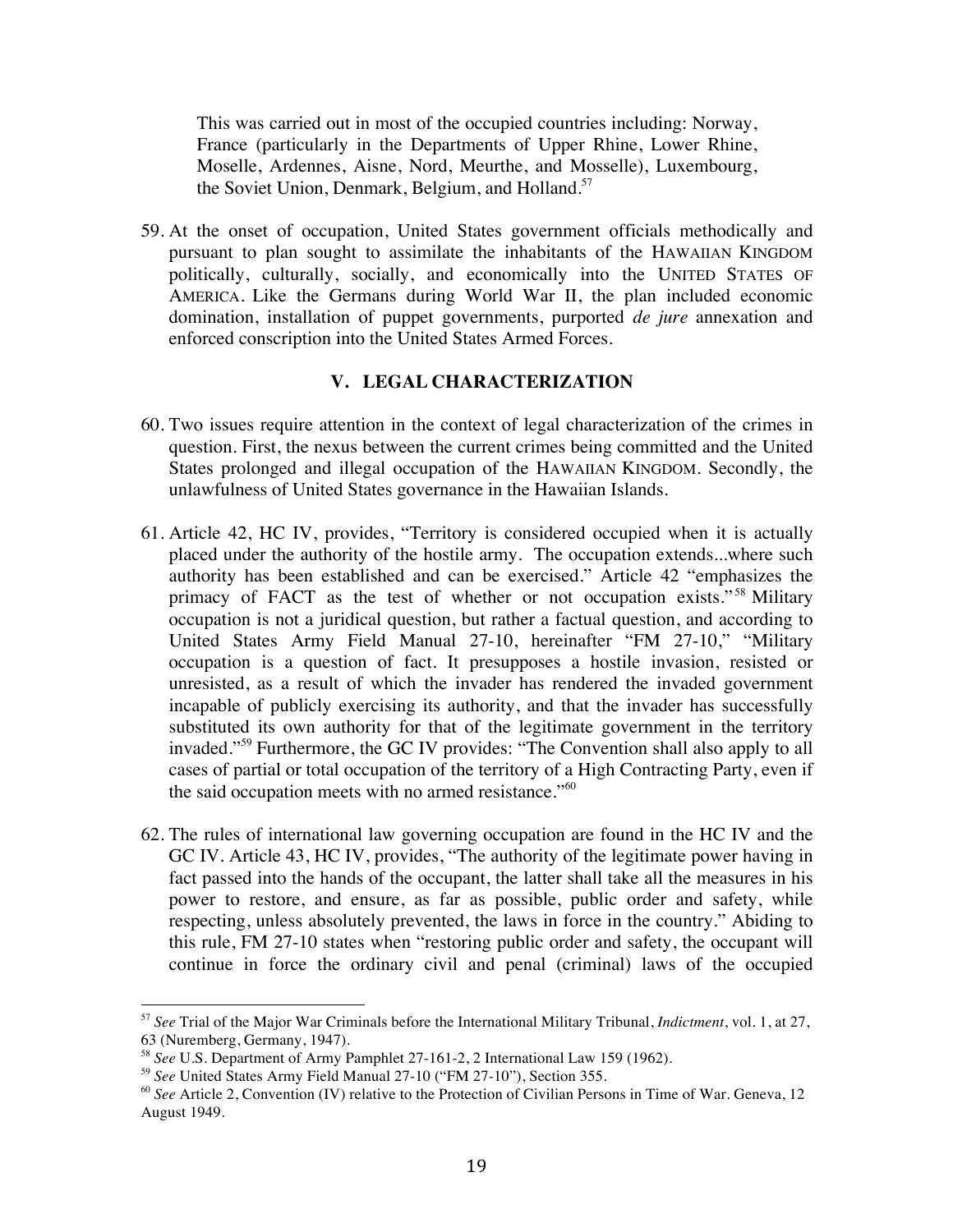territory."<sup>61</sup> Therefore, "occupation confers upon the invading force the means of exercising control for the period of occupation. It does not transfer the sovereignty to the occupant, but simply the authority or power to exercise some of the rights of sovereignty. The exercise of these rights results from the established power of the occupant and from the necessity of maintaining law and order, indispensible both the inhabitants and to the occupying force."<sup>62</sup>

- 63. The fact that the Hawaiian Islands is an occupied territory which falls within the ambit of the HC IV and the GC IV means that it is covered by the rules governing a prolonged and illegal occupation.
- 64. Under Article 4, GC IV, protected persons are those who, at a given moment and in any manner whatsoever, find themselves, in the hands of an Occupying Power of which they are not nationals. Protected persons in the Hawaiian Islands include Hawaiian subjects and nationals of foreign States who have ratified the GC IV. $^{63}$ Although United States nationals are not protected persons because their State is the Occupier, this does not preclude the OTP from investigating United States nationals who commit crimes within the territory of the HAWAIIAN KINGDOM whether they are civilians, military or government officials.<sup>64</sup>

# **VI. INTERNATIONAL CRIMES UNDER THE ROME STATUTE**

# • **Article 8(2)(a)(iv)—Extensive…appropriation of property, not justified by military necessity and carried out unlawfully and wantonly**

65. Between 2002 and 2012, the United States Internal Revenue Service, hereinafter "IRS," illegally appropriated \$74.8 million dollars from the residents of the Hawaiian Islands. <sup>65</sup> During this same period, the government of the State of Hawai'i additionally appropriated \$2.2 billion dollars illegally.<sup>66</sup> The IRS is an agency of the UNITED STATES OF AMERICA and cannot appropriate money from the inhabitants of an occupied State without violating international law. The State of Hawai'i is a political subdivision of the UNITED STATES OF AMERICA established by an Act of Congress in 1959 and at an entity without any extraterritorial effect, it couldn't appropriate money from the inhabitants of an occupied State without violating the international laws of occupation.

<sup>61</sup> *See* FM 27-10, Section 370.

<sup>62</sup> *Id*., Section 358.

<sup>63</sup> *See* full list of 195 State Parties to the GC IV available at:

http://www.icrc.org/applic/ihl/ihl.nsf/States.xsp?xp\_viewStates=XPages\_NORMStatesParties&xp\_treatySe  $lected = 380.$ 

<sup>64</sup> *See* Rome Statute, *supra* note 14.

<sup>65</sup> *See* IRS, *Gross Collections, by Type of Tax and State and Fiscal Year, 1998-2012*, available at: http://www.irs.gov/uac/SOI-Tax-Stats-Gross-Collections,-by-Type-of-Tax-and-State,-Fiscal-Year-IRS-Data-Book-Table-5.

<sup>66</sup> *See* State of Hawai'i Department of Taxation Annual Reports, available at: http://www6.hawaii.gov/tax/a5\_1annual.htm.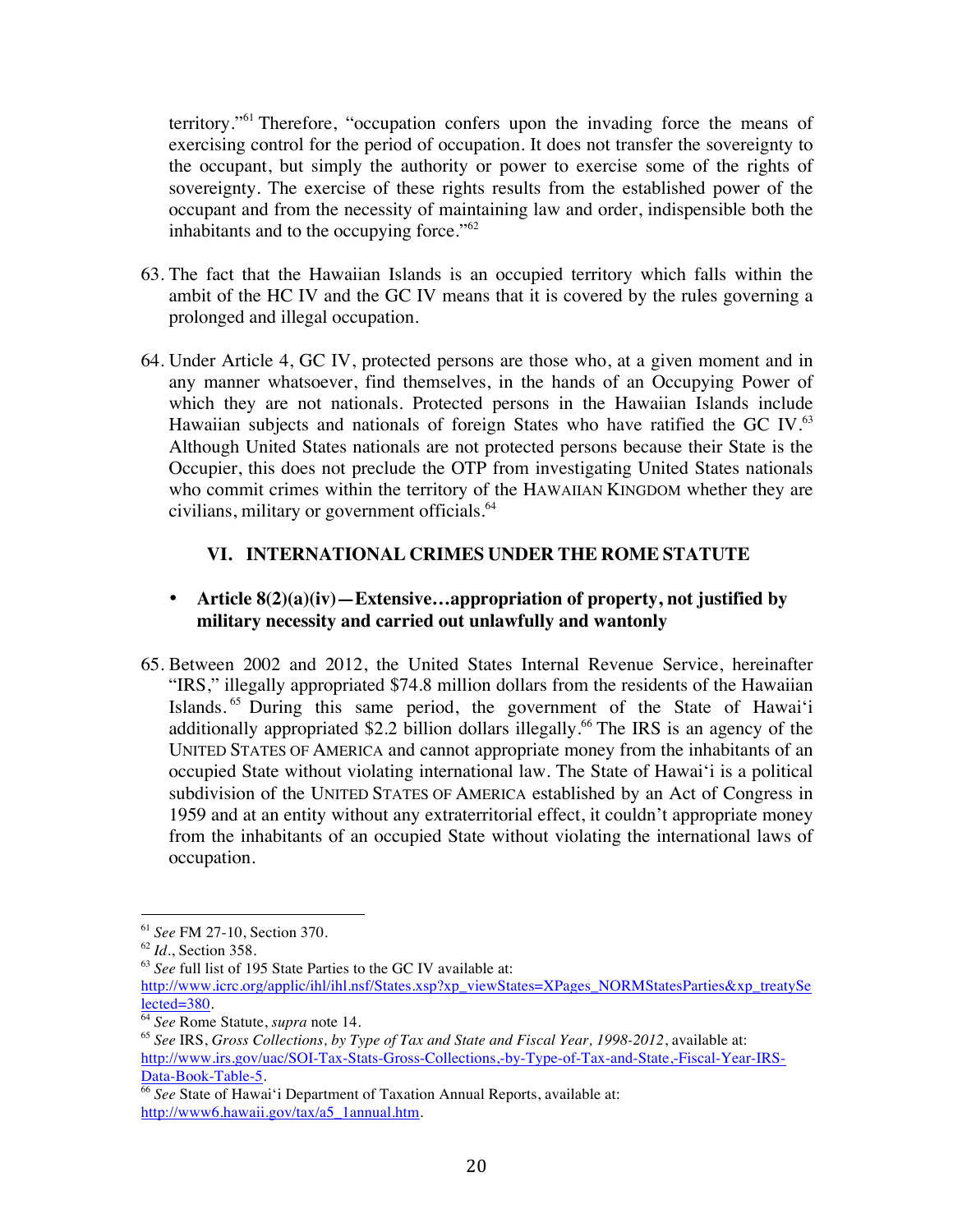- 66. According to the laws of the HAWAIIAN KINGDOM, taxes upon the inhabitants of the Hawaiian Islands include: an annual poll tax of \$1 dollar to be paid by every male inhabitant between the ages of seventeen and sixty years; an annual tax of \$2 dollars for the support of public schools to be paid by every male inhabitant between the ages of twenty and sixty years; an annual tax of \$1 dollar for every dog owned; an annual road tax of \$2 dollars to be paid by every male inhabitant between the ages of seventeen and fifty; and an annual tax of  $\frac{3}{4}$  of 1% upon the value of both real and personal property.<sup>67</sup>
- 67. The *Merchant Marine Act,* June 5, 1920 (41 U.S. Stat. 988), hereinafter referred to as the *Jones Act,* is a restraint of trade and commerce in violation of international law and treaties between the HAWAIIAN KINGDOM and other foreign States. According to the *Jones Act*, all goods, which includes tourists on cruise ships, whether originating from Hawai'i or being shipped to Hawai'i must be shipped on vessels built in the United States that are wholly owned and crewed by United States citizens. And should a foreign flag ship attempt to unload foreign goods and merchandise in the Hawaiian Islands will have to forfeit its cargo to the to the U.S. Government, or an amount equal to the value of the merchandise or cost of transportation from the person transporting the merchandise.
- 68. As a result of the *Jones Act,* there is no free trade in the Hawaiian Islands. 90% of Hawai'i's food is imported from the United States, which has created a dependency on outside food. The three major American ship carriers for the Hawaiian Islands are Matson, Horizon Lines, and Pasha Hawai'i Transport Services, as well as several low cost barge alternatives. Under the *Jones Act*, these American carriers travel 2,400 miles to ports on the west coast of the United States in order to reload goods and merchandise delivered from Pacific countries on foreign carriers, which would have otherwise come directly to Hawai'i ports. The cost of fuel and the lack of competition drive up the cost of shipping and contribute to Hawai'i's high cost of living. Gas tax is \$.47 per gallon as a result of the *Jones Act* because only American ship carriers can transport oil to the Hawaiian Islands to be converted into gas. And according to the USDA Food Cost, Hawai'i residents in January 2012 pay an extra \$417 per month for food on a thrifty plan than families who are on a thrifty plan in the UNITED STATES OF America.<sup>68</sup>
- 69. Appropriating monies directly through taxation and appropriating monies indirectly as a result of the *Jones Act* to benefit American ship carriers and businesses is unlawful and therefore are international crimes that fall under the Court's jurisdiction.

<sup>67</sup> See Civil Code of the Hawaiian Islands, *To Consolidate and Amend the Law Relating to Internal Taxes* (Act of 1882), at 117-120, available at: http://www.hawaiiankingdom.org/civilcode/pdf/CL\_Title\_2.pdf. <sup>68</sup> *See* United States Department of Agriculture Center for Nutrition Policy and Promotion, *Cost of Food at*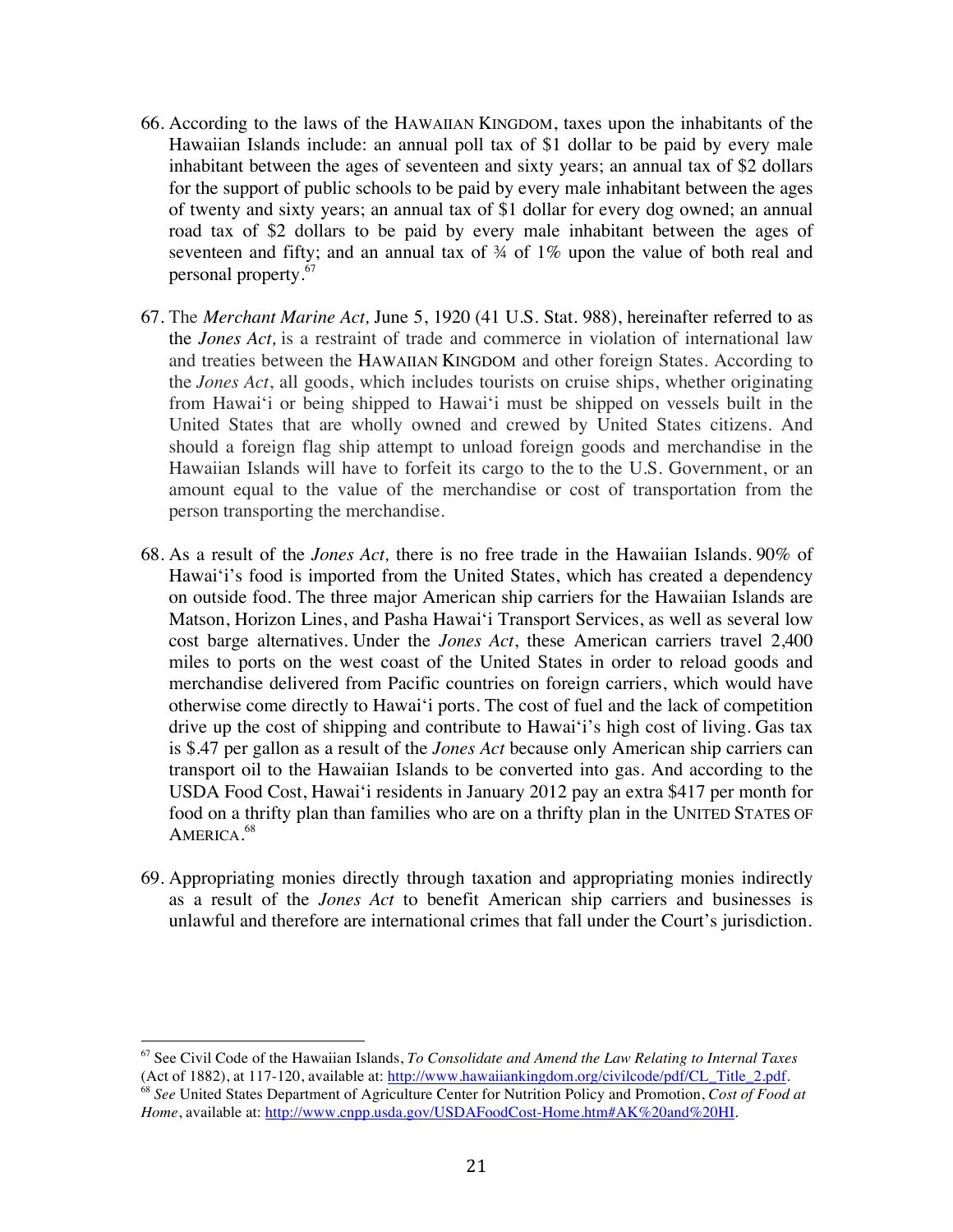- **Article 8(2)(a)(v)—Compelling a…protected person to serve in the forces of a [Occupying] Power**
- 70. The United States Selective Service System is an agency of the United States government that maintains information on those potentially subject to military conscription. Under the *Military Selective Service Act*, "it shall be the duty of every male citizen of the United States, and every other male person residing in the United States, who, on the day or days fixed for the first or any subsequent registration, is between the ages of eighteen and twenty-six, to present himself for and submit to registration at such time or times and place or places, and in such manner, as shall be determined by proclamation of the President and by rules and regulations prescribed hereunder."<sup>69</sup> Conscription of the inhabitants of the HAWAIIAN KINGDOM unlawfully inducted into the United States Armed Forces through the Selective Service System occurred during World War I (September 1917-November 1918), World War II (November 1940-October 1946), Korean War (June 1950-June 1953), and the Vietnam War (August 1964-February 1973). Andrew L. Pepper, Esq., heads the Selective Service System in the Hawaiian Islands headquartered on the Island of O'ahu.
- 71. Although induction into the United States Armed Forces has not taken place since February 1973, the requirements to have residents of the Hawaiian Island who reach the age of 18 to register with the Selective Service System for possible induction is unlawful and therefore is an international crime that falls under the Court's jurisdiction.

# • **Article 8(2)(a)(vi)—Willfully depriving a…protected person of the rights of fair and regular trial**

- 72. Since 18 December 1893, there have been no lawfully constituted courts in the Hawaiian Islands whether HAWAIIAN KINGDOM courts or military commissions established by order of the Commander of PACOM in conformity with the HC IV, GC IV, and the international laws of occupation. All Federal and State of Hawai'i Courts in the Hawaiian Islands derive their authority from the United States Constitution and the laws enacted in pursuance thereof.<sup>70</sup> As such these Courts cannot claim to have any authority in the territory of a foreign State and therefore are not properly constituted to give defendant(s) a fair and regular trial.
- 73. In a civil case hearing that came before Judge Glenn S. Hara, *Wells Fargo Bank, N.A., vs. Elaine E. Kawasaki, et al.*, civil no. 11-1-106, in the Circuit Court of the Third Circuit, State of Hawai'i, on 15 June 2012, Mr. Kaiama, Esq., provided special appearance for Defendant Elaine E. Kawasaki on a motion to dismiss for lack of subject matter jurisdiction based on two executive agreements entered into between U.S. President Grover Cleveland and the HAWAIIAN KINGDOM's Queen Lili'uokalani

<sup>69</sup> *See* Title 50 U.S.C. App. 453, The Military Selective Service Act.

<sup>70</sup> *See United States v. Curtiss-Wright Export Corp.*, *supra* note 45.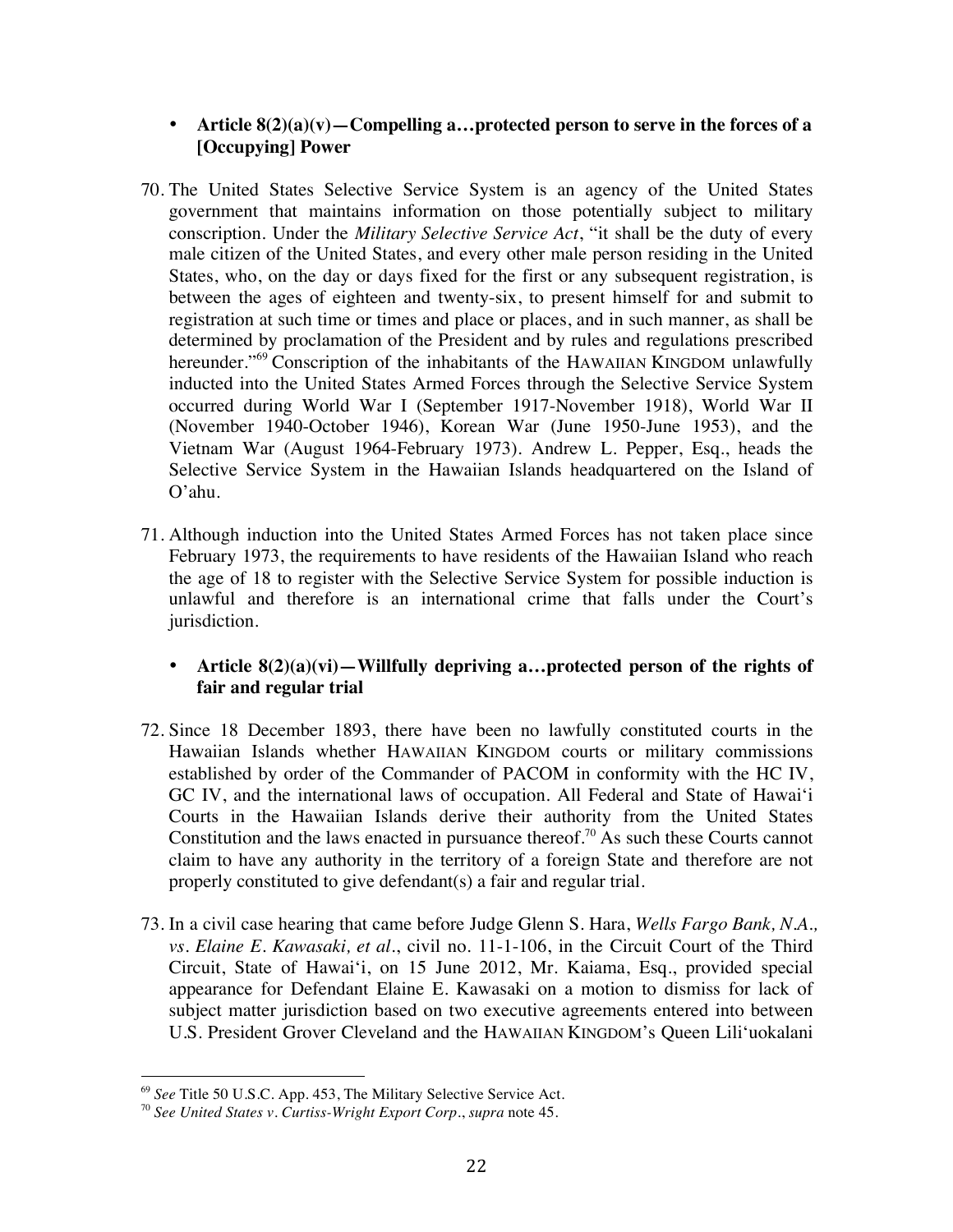in  $1893$ .<sup>71</sup> The motion to dismiss was substantially the same as the motions that were incorporated as evidence in the criminal complaints filed by Mr. Kaiama with the ICC in February 2013, and by the victims themselves with the Hawai'i Police Department in February 2013 as aforementioned, and Judge Hara is one of four judges alleged to have committed a war crime in those complaints.

- 74. After arguing the merits of the case, Mr. Kaiama states, "I have now been arguing, Your Honor, this motion before judges of the courts of the circuit court and district court throughout the State of Hawai'i, and nearly—and probably over 20 times, and in not one instance has the plaintiff in the cases challenged the merits of the executive agreement or that the executive agreements have been terminated. Because we believe, respectfully, again, Your Honor, they cannot."<sup>72</sup> He continues to argue that "it's irrefutable that these are executive agreements and preempts state law, …which is the state statute that plaintiff relies on in their complaint seeking to confer jurisdiction upon that court,"<sup>73</sup> and "once we have met our burden [of proof], the court cannot have no other, we believe, no other recourse but to dismiss the complaint."<sup>74</sup> Unable to deny the evidence, Judge Hara replies, "what you're asking the court to do is commit suicide, because once I adopt your argument, I have no jurisdiction over anything. Not only these kinds of cases…, but jurisdiction of the courts evaporate. All of the courts across the state from the supreme court down, and we have no judiciary. I can't do that."<sup>75</sup>
- 75. Two issues resonate from Judge Hara's statement: first, he's admitting to the veracity of the evidence; and, secondly, he knowingly and deliberately denied the Defendant, Ms. Elaine Kawasaki, and fair and regular trial, and allowed the Plaintiff, Wells Fargo Bank, to proceed to unlawfully seize upon her home. Unfair trials can lead to other crimes under the Court's jurisdiction that include appropriation of property, both real and personal, and unlawful confinement. Therefore, the deliberate denial of a protected person's right to a fair and regular trial, appropriation of property, and unlawful confinement remain international crimes that fall under the Court's jurisdiction.

# • **Article 8(2)(a)(vii)—Unlawful deportation or transfer or unlawful confinement**

76. According to the United States Department of Justice, the prison population in the Hawaiian Islands in 2009 was at  $5,891$ .<sup>76</sup> Of this population there were 286 aliens.<sup>77</sup>

<sup>71</sup> *See Wells Fargo Bank, N.A., vs. Elaine E. Kawasaki, et al.*, civil no. 11-1-106, Circuit Court of the Third Circuit, State of Hawai'i, Transcripts (June 15, 2012), attached as Exhibit "K."

<sup>72</sup> *Id*., at 9.

 $^{73}$  *Id.*, at 12.

<sup>74</sup> *Id*., at 13.

 $^{75}$  *Id*.

<sup>76</sup> *See* United States Department of Justice's Bureau of Justice Statistics, *Prisoners in 2011*, available at: http://www.bjs.gov/content/pub/pdf/p11.pdf.

<sup>77</sup> *See* United States Government Accountability Office, *Criminal Alien Statistics: Information on Incarcerations, Arrests, and Costs* (March 2011), available at: http://www.gao.gov/new.items/d11187.pdf.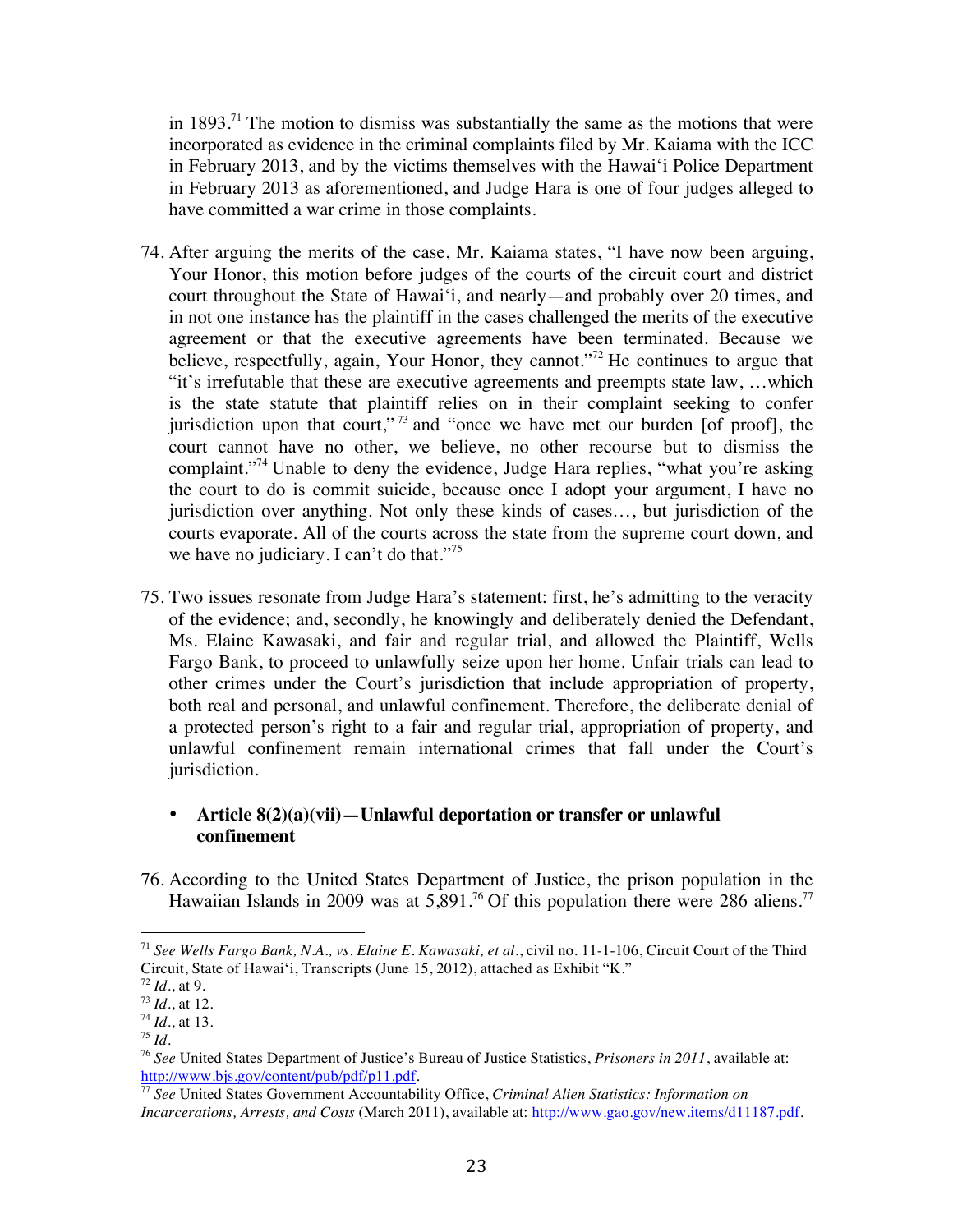Two paramount issues arise—first, prisoners were sentenced by courts that were not properly constituted under HAWAIIAN KINGDOM law and/or the international laws of occupation and therefore were unlawfully confined, which is a war crime under this court's jurisdiction; second, the alien prisoners were not advised of their rights in an occupied State by their State of nationality in accordance with the 1963 *Vienna Convention on Consular Relations*. <sup>78</sup> Compounding the violation of alien prisoners rights under the *Vienna Convention*, Consulates located in the Hawaiian Islands were granted exequaturs by the government of the UNITED STATES OF AMERICA by virtue of United States treaties and not treaties between the HAWAIIAN KINGDOM and these foreign States.<sup>79</sup>

- 77. In 2003, the State of Hawai'i Legislature allocated funding to transfer up to 1,500 prisoners to private corrections institutions in the UNITED STATES OF AMERICA.<sup>80</sup> By June of 2004, there were 1,579 Hawai'i inmates in these facilities. Although the transfer was justified as a result of overcrowding, the government of the State of Hawai'i did not possess authority to transfer, let alone to prosecute in the first place. Therefore, the unlawful confinement and transfer of inmates remain international crimes that fall under the Court's jurisdiction.
	- **Article 8(2)(a)(viii)—The transfer, directly or indirectly, by the Occupying Power of parts of its own civilian population into the territory it occupies, or the deportation or transfer of all or parts of the population of the occupied territory within or outside this territory**
- 78. Once a State is occupied, international law preserves the *status quo* of the occupied State as it was before the occupation began. To preserve the nationality of the occupied State from being manipulated by the occupying State to its advantage, international law only allows individuals born within the territory of the occupied State to acquire the nationality of their parents—*jus sanguinis*. To preserve the *status quo*, Article 49 of the GC IV mandates that the "Occupying Power shall not…transfer parts of its own civilian population into the territory it occupies." For individuals, who were born within Hawaiian territory, to be a Hawaiian subjects they must be a direct descendant of a person or persons who were Hawaiian subjects prior to the American occupation that began on 12 August 1898. All other individuals born after 12 August 1898 to the present are aliens who can only acquire the nationality of their parents.
- 79. According to the 1890 government census, Hawaiian subjects numbered 48,107, with the aboriginal Hawaiian, both pure and part, numbering 40,622, being 84% of the national population, and the non-aboriginal Hawaiians numbering 7,485, being 16%. Despite the massive and illegal migrations of foreigners to the Hawaiian Islands since

<sup>78</sup> *See* LaGrand (Germany v. United States of America), Judgment, I.C.J. Reports 2001, p. 466.

<sup>79</sup> *See* Protest, at 48.

<sup>80</sup> See State of Hawai'i, Department of Public Safety, *Response to Act 200, Part III, Section 58, Session Laws of Hawai'i 2003 As Amended by Act 41, Part II, Section 35, Session Laws of Hawai'i 2004*, (January 2005), available at: http://lrbhawaii.info/reports/legrpts/psd/2005/act200\_58\_slh03\_05.pdf.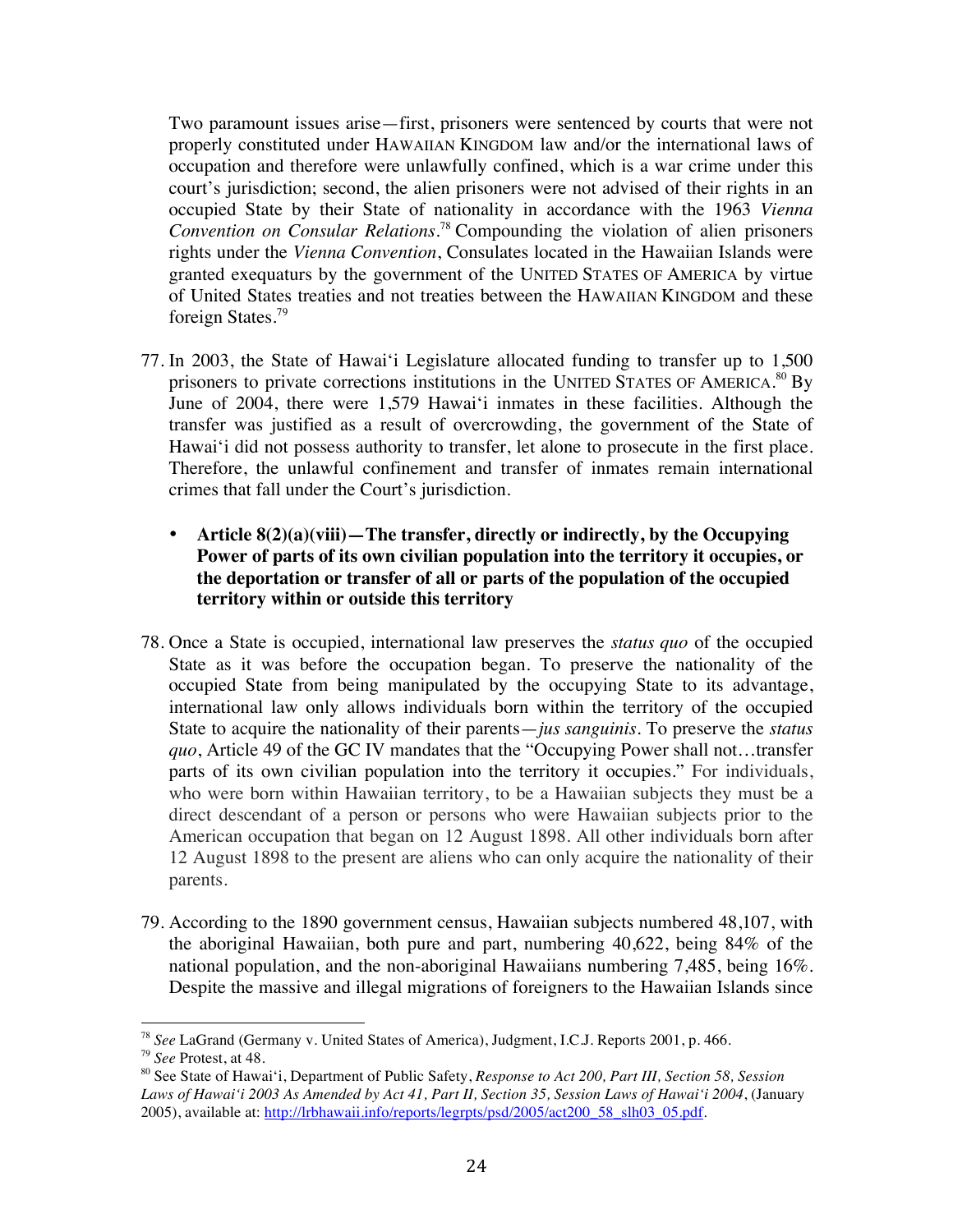1898, which, according to the State of Hawai'i numbers 1,302,939 in 2009, $81$  the *status quo* of the national population of the HAWAIIAN KINGDOM is maintained. Therefore, under the international laws of occupation, the aboriginal Hawaiian population of 322,812 in 2009 would continue to be 84% of the Hawaiian national population, and the non-aboriginal Hawaiian population of 61,488 would continue to be 16%. The balance of the population in 2009, being 918,639, are aliens who were illegally transferred, either directly or indirectly, by the UNITED STATES OF AMERICA as the occupying Power, and therefore is an international crime that falls under the Court's jurisdiction.

# • **Article 8(2)(b)(xiii)— Destroying or seizing the [Occupied State's] property unless such destruction or seizure be imperatively demanded by the necessities of war**

- 80. On 12 August 1898, the UNITED STATES OF AMERICA seized approximately 1.8 million acres of land that belonged to the government of the HAWAIIAN KINGDOM and to the office of the Monarch. These lands were called Government lands and Crown lands, respectively, whereby the former being public lands and the latter private lands.<sup>82</sup> These combined lands constituted nearly half of the entire territory of the HAWAIIAN KINGDOM.
- 81. Beginning on 20 July 1899, President McKinley began to set aside portions of these lands by executive orders for "installation of shore batteries and the construction of forts and barracks."83 The first executive order set aside 15,000 acres for two Army military posts on the Island of O'ahu called Schofield Barracks and Fort Shafter. This soon followed the securing of lands for Pearl Harbor naval base in 1901 when the U.S. Congress appropriated funds for condemnation of seven hundred nineteen (719) acres of private lands surrounding Pearl River, which later came to be known as Pearl Harbor.<sup>84</sup> By 2012, the U.S. military has one hundred eighteen  $(118)$  military sites

<sup>81</sup> *See* State of Hawai'i. Department of Health, Hawai'i Health Survey (2009), available at:

http://www.ohadatabook.com/F01-05-11u.pdf; *see* also Sai, A Century Gone Unchecked, *supra* note 4, at 63-65.

<sup>&</sup>lt;sup>82</sup> Public lands were under the supervision of the Minister of the Interior under Article I, Chapter VII, Title 2—*Of The Administration of Government*, Civil Code, at §39-§48 (1884), and Crown lands were under the supervision of the Commissioners of Crown Lands under *An Act to Relieve the Royal Domain from* 

*Encumbrances and to Render the Same Inalienable*, Civil Code, Appendix, at 523-525 (1884). Crown lands are private lands that "descend in fee, the inheritance being limited however to the successors to the throne, and each successive possessor may regulate and dispose of the same according to his will and pleasure, as private property," *In the Matter of the Estate of His Majesty Kamehameha IV., late deceased*, 2 Haw.715, 725 (1864), subject to *An Act to Relieve the Royal Domain from Encumbrances and to Render the Same Inalienable*.

<sup>83</sup> *See* Robert H. Horwitz, Judith B. Finn, Louis A. Vargha, and James W. Ceaser, *Public Land Policy in Hawai'i: An Historical Analysis*, 20 (State of Hawai'i Legislative Reference Bureau Report No. 5, 1969). <sup>84</sup> *See* John D. VanBrackle, "Pearl Harbor from the First Mention of 'Pearl Lochs' to Its Present Day Usage," 21-26 (undated manuscript on file in Hawaiian-Pacific Collection, Hamilton Library, University of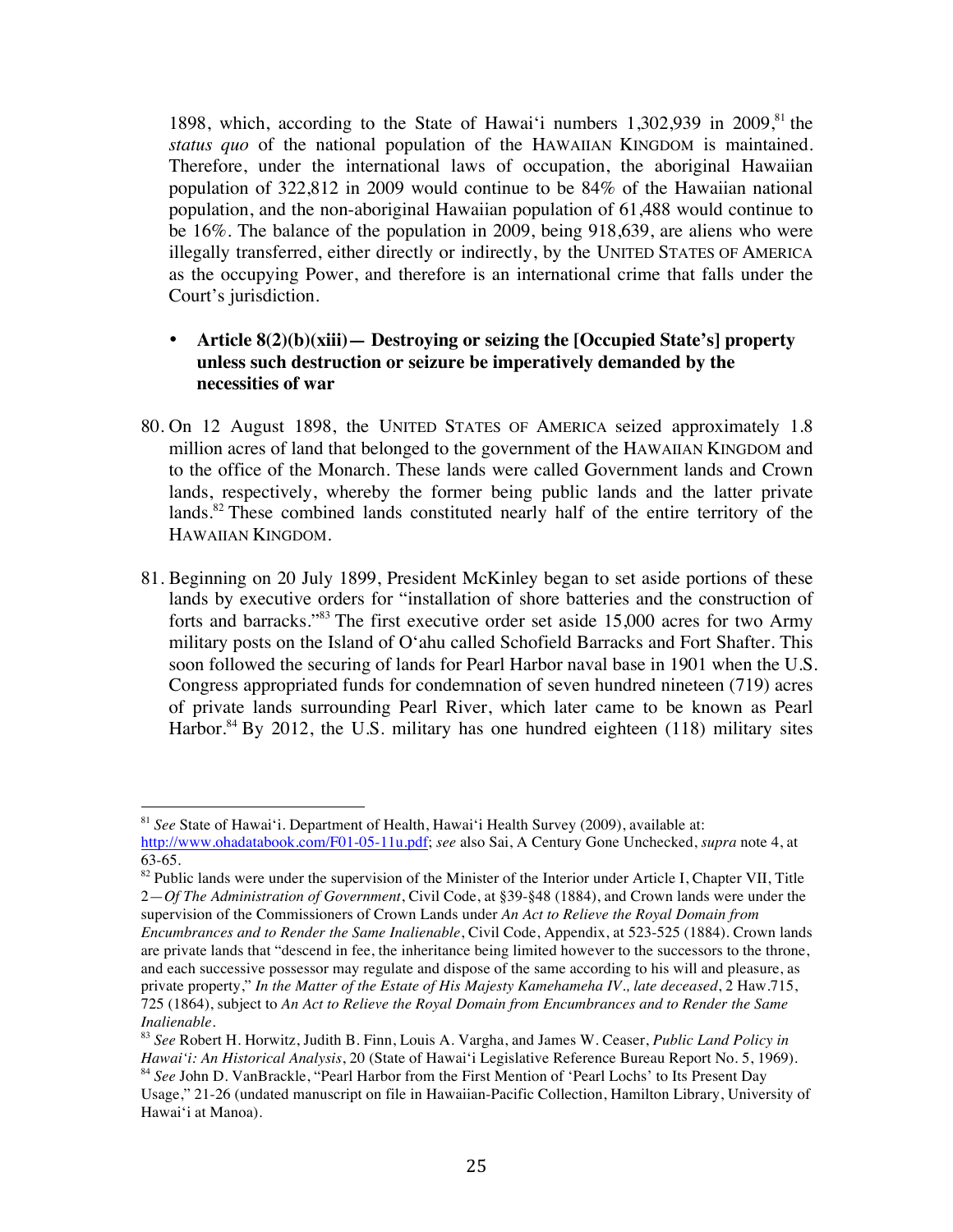that span 230,929 acres of the Hawaiian Islands, which is 20% of the total acreage of Hawaiian territory. <sup>85</sup>

- 82. Military training locations include Pacific Missile Range Facility, Barking Sands Tactical Underwater Range, and Barking Sands Underwater Range Expansion on the Island of Kaua'i; the entire Islands of Ni'ihau and Ka'ula; Pearl Harbor, Lima Landing, Pu'uloa Underwater Range—Pearl Harbor, Barbers Point Underwater Range, Coast Guard AS Barbers Point/Kalaeloa Airport, Marine Corps Base Hawai'i, Marine Corps Training Area Bellows, Hickam Air Force Base, Kahuku Training Area, Makua Military Reservation, Dillingham Military Reservation, Wheeler Army Airfield, and Schofield Barracks on the Island of O'ahu; and Bradshaw Army Airfield and Pohakuloa Training Area on the Island of Hawai'i.
- 83. The United States Navy's Pacific Fleet headquartered at Pearl Harbor hosts the Rim of the Pacific Exercise (RIMPAC) every other even numbered year, which is the largest international maritime warfare exercise. RIMPAC is a multinational, sea control and power projection exercise that collectively consists of activity by the U.S. Army, Air Force, Marine Corps, and Naval forces, as well as military forces from other foreign States. During the month long exercise, RIMPAC training events and live fire exercises occur in open-ocean and at the military training locations throughout the Hawaiian Islands.
- 84. In 2006, the United States Army disclosed to the public that depleted uranium (DU) was found on the firing ranges at Schofield Barracks on the Island of  $O^{\prime}$ ahu.<sup>86</sup> It subsequently confirmed DU was also found at Pohakuloa Training Area on the Island of Hawai'i and suspect that DU is also at Makua Military Reservation on the Island of O'ahu. <sup>87</sup> The ranges have yet to be cleared of DU and the ranges are still used for live fire. This brings the inhabitants who live down wind from these ranges into harms way because when the DU ignites or explodes from the live fire, it creates tiny particles of aerosolized DU oxide that can travel by wind. And if the DU gets into the drinking water or oceans it would have a devastating effect across the islands.
- 85. The HAWAIIAN KINGDOM has never consented to the establishment of military installations throughout its territory and these installations and war-gaming exercises stand in direct violation of Articles 1, 2, 3 and 4, 1907 Hague Convention, V, *Respecting the Rights and Duties of Neutral Powers and Persons in Case of War on Land*, HC IV, and GC IV, and therefore are international crimes that fall under the Court's jurisdiction.

 <sup>85</sup> *See* U.S. Department of Defense's Base Structure Report (2012), available at: http://www.acq.osd.mil/ie/download/bsr/BSR2012Baseline.pdf.

<sup>&</sup>lt;sup>86</sup> See U.S. Army Garrison-Hawai'i, Depleted Uranium on Hawai'i's Army Ranges, available at: http://www.garrison.hawaii.army.mil/du/.

 $87 \, \mu$ <sup>37</sup>.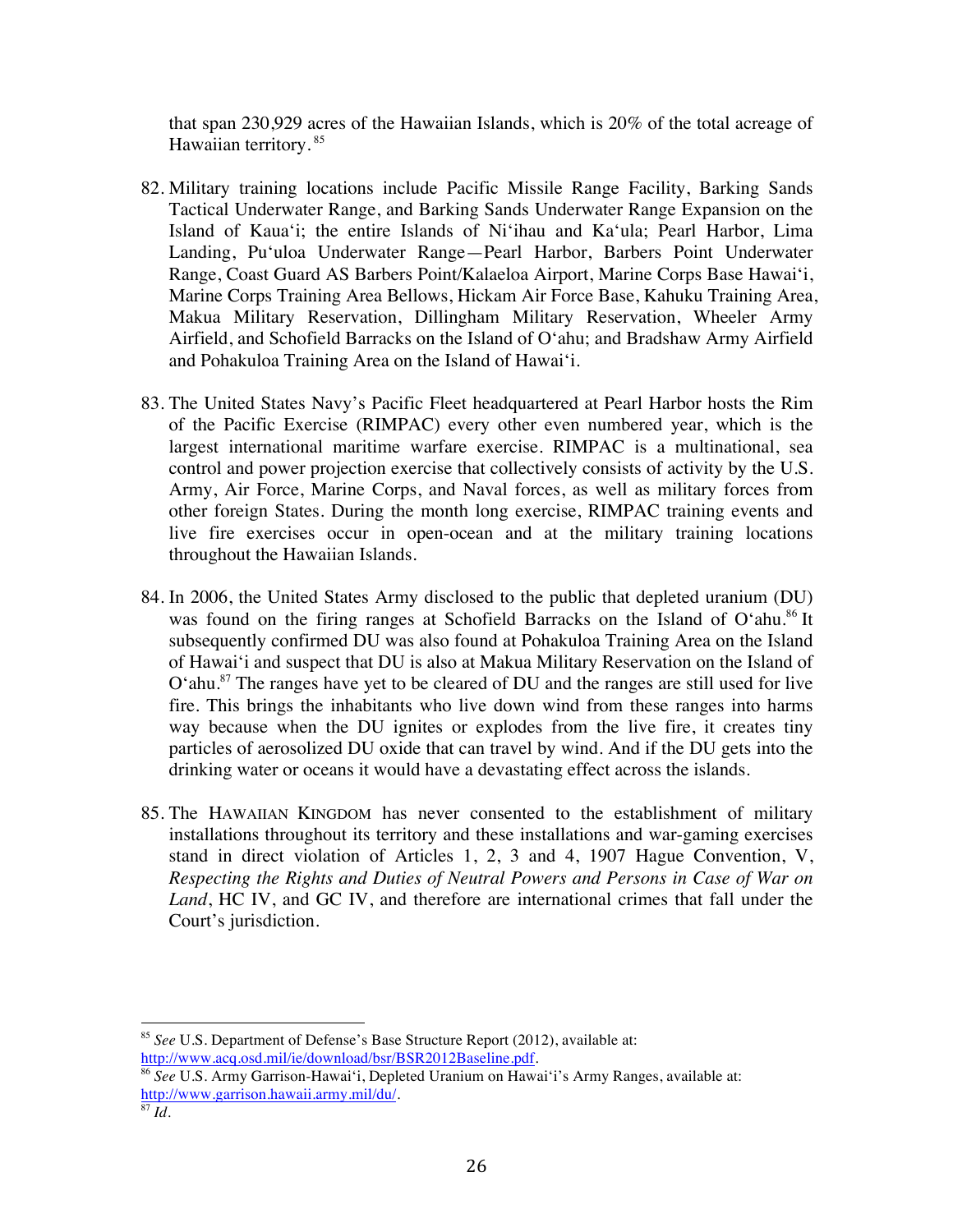### **VII. CONCLUSION**

- 86. The international crimes committed more than sufficiently meet the test of gravity provided for under Articles 17(1)(d) and 53 of the Rome Statute.
- 87. As the evidence demonstrates, the HAWAIIAN KINGDOM is an injured State and has been under an illegal and prolonged occupation by the UNITED STATES OF AMERICA since 1898 that resulted in the commission of War Crimes falling within ICC's subject matter jurisdiction.
- 88. The ICC has jurisdiction to consider these matters, as the crimes were committed within the territory of a State Party to the Rome Statute and that based on the circumstances present in these matters, the preconditions to the exercise of the Court's jurisdiction have been more than satisfied. Therefore, the circumstances of this Referral demonstrate that the complementarity test has not been satisfied because there are no independent, impartial and good faith investigations and prosecutions being carried out at the national level, and, therefore, the Court must exercise its jurisdiction, whereby sufficient gravity has been clearly met.
- 89. The Rome Statute also provides for a presumption in favor of investigations and prosecutions of international crimes of concern to the international community. A thorough consideration of all the circumstances involving the Hawaiian situation will undoubtedly lead to the reasonable conclusion that the interests of justice (Article 53 of the Rome Statute) will be served when the Prosecutor proceeds to an investigation under Articles 12(2)(a), 13(a) and 14 of the Rome Statute.
- 90. Based on the aforesaid, the HAWAIIAN KINGDOM respectfully request the Madame Prosecutor of the ICC to urgently initiate an investigation pursuant to Articles 13(a) and 14 of the Rome Statute into the crimes committed as a result of the prolonged and illegal occupation of the HAWAIIAN KINGDOM by the UNITED STATES OF AMERICA that have transpired since 1 July 2002.

The HAWAIIAN KINGDOM reserves the right to present further grounds for its Referral giving fuller particulars, which it will deposit with the OTP in due course.

ave the fa

David Keanu Sai, Ph.D.